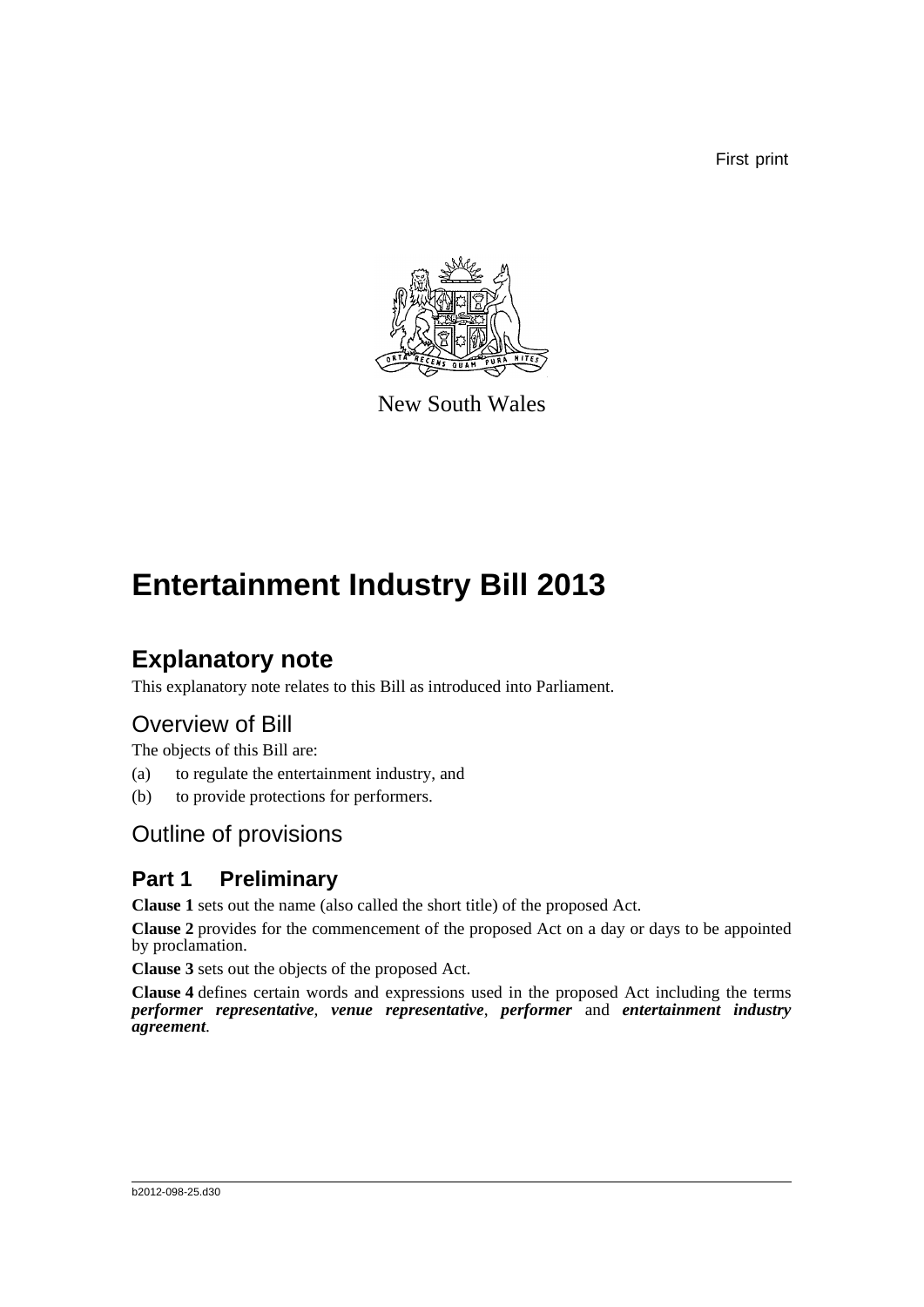## **Part 2 Entertainment industry obligations**

### **Division 1 Performer representatives**

**Clause 5** defines *performer representative* for the purposes of the proposed Act. A performer representative is defined as a person who, for financial benefit, provides or agrees to provide one or more of the following services to a performer:

- (a) seeking or finding work opportunities for the performer,
- (b) negotiating terms of an agreement for, and the conditions of, a performance,
- (c) finalising arrangements relating to the payment of the performer,
- (d) negotiating arrangements relating to the attendance of the performer at a performance,
- (e) administering the agreement between the performer and an entertainment industry hirer,
- (f) making arrangements for publicity attendances and related publicity responsibilities of the performer.

**Clause 6** requires a performer representative who receives money on behalf of a performer to hold that money in trust for the performer and to disburse the money in accordance with the performer's directions.

**Clause 7** requires an entertainment industry representative to keep certain financial statements in relation to money received on behalf of a performer and to provide copies of those statements to specified persons.

**Clause 8** imposes a duty on a person who acts as both a performer representative and a venue representative for a performance to inform both the performer and entertainment industry hirer concerned of that fact.

**Clause 9** defines the *capped amount* payable to a performer representative by a performer as being the percentage, prescribed by the regulations, of the remuneration payable to the performer.

**Clause 10** defines *entertainment industry managerial agreement* as an entertainment industry agreement:

- (a) that is in writing, and
- (b) under which the performer representative agrees to provide services in relation to the management of the reputation, career or career development of the performer that are in addition to the services referred to in section 5, and
- (c) that fixes the fees payable by the performer in respect of the services specified in the agreement, and
- (d) that contains an acknowledgment by the performer of the following:
	- (i) that the performer understands the effect of the acknowledgment,
	- (ii) that the performer understands the cooling-off period provided by the proposed Act,
	- (iii) that the performer has received the information required to be provided by the performer representative under the proposed Act.

**Clause 11** prohibits a performer representative from demanding fees or remuneration that exceeds the capped amount, demanding joining or audition fees or a retention or retainer fee or, if the performer representative is also a venue representative in respect of a performance, demanding remuneration from the performer in certain circumstances. The fees or remuneration payable may exceed the capped amount if the parties have entered into an entertainment industry managerial agreement.

**Clause 12** provides for a cooling-off period for entertainment industry managerial agreements during which the performer may terminate the agreement. The agreement may provide for certain services to continue to be provided to the performer, subject to the fee cap, if the performer gives notice of termination during the cooling-off period. The proposed provision also provides for the remuneration of the performer representative in respect of services provided before notice of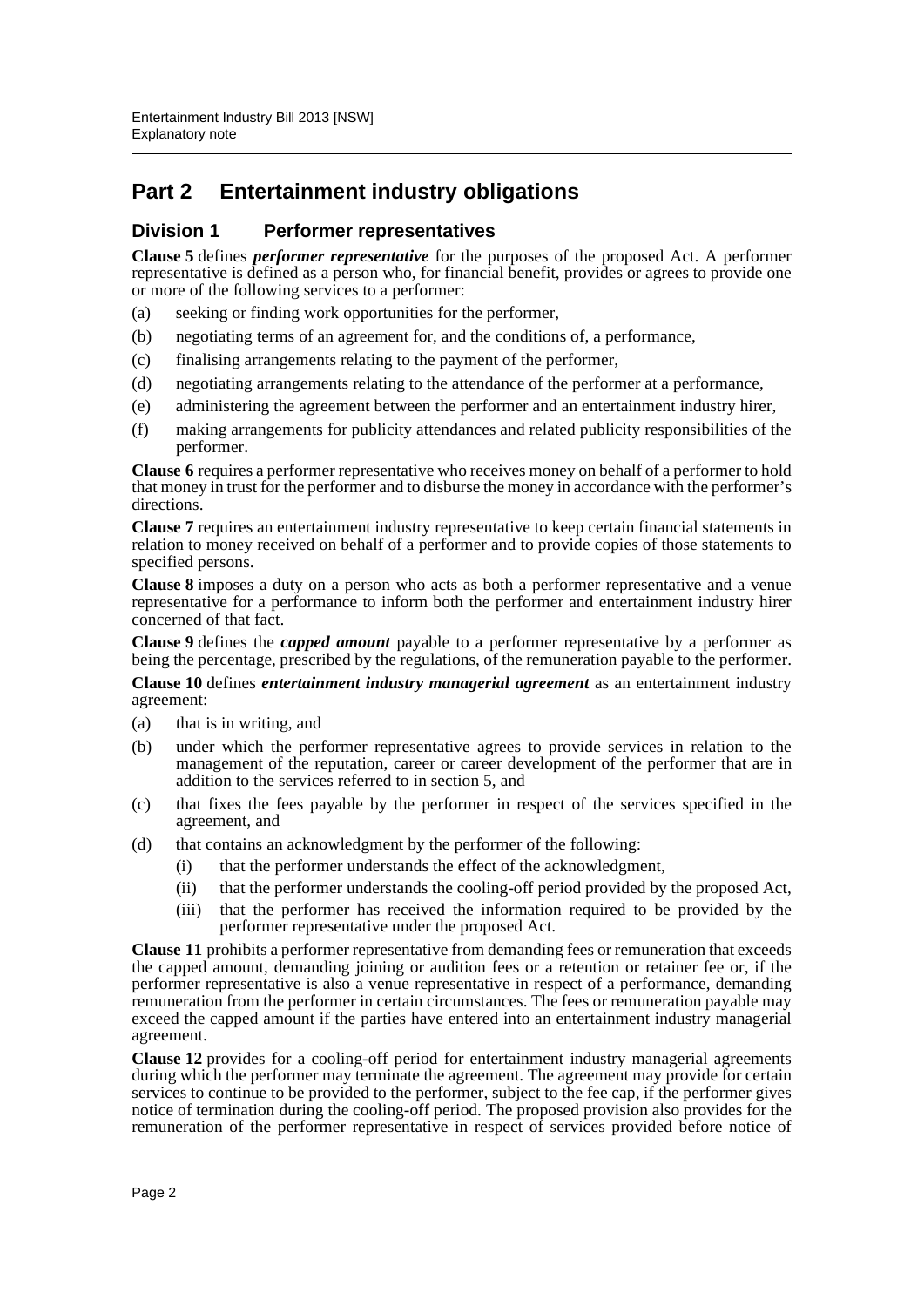termination during the cooling-off period and for the waiver of the cooling-off period by a performer.

**Clause 13** requires a performer representative to provide certain information to a performer or prospective performer before entering into an entertainment industry agreement.

**Clause 14** requires a performer representative to keep certain records with respect to the performer representative's business as such for a period of 5 years from the making of any such record.

## **Division 2 Venue representatives**

**Clause 15** defines *venue representative* for the purposes of the proposed Act. A venue representative is a person who, for financial benefit, arranges a performance by a performer on behalf of an entertainment industry hirer.

**Clause 16** requires a venue representative to disburse any money received for a performer within 14 days after receiving the money.

**Clause 17** requires a venue representative to keep certain records with respect to the venue representative's business as such for a period of 5 years from the making of any such record.

### **Division 3 Entertainment industry hirers**

**Clause 18** requires an entertainment industry hirer to make a payment to a performer within 1 calendar month of the performance, or such other period as may be agreed between the performer and entertainment industry hirer.

**Clause 19** requires an entertainment industry hirer to keep certain records with respect to payments made to entertainment industry representatives for the services of performers for a period of 5 years from the making of the record.

## **Part 3 Enforcement**

#### **Division 1 Undertakings**

**Clause 20** provides that the Secretary of the Treasury (the *Secretary*) may accept an undertaking from an entertainment industry representative or entertainment industry hirer if the Secretary reasonably believes that the representative or hirer has failed to disburse funds as required by the proposed Act or, in the case of a performer representative, has breached the code of conduct.

**Clause 21** allows the Local Court to make certain orders with respect to the breach of a term of an undertaking. The orders may include orders requiring the person to comply with the undertaking, to pay an amount to the State not exceeding the financial benefit obtained from the breach and to pay compensation to any person who suffered loss or damage as a result of the breach.

#### **Division 2 Entertainment industry prohibition orders**

**Clause 22** provides that, for the purposes of the proposed Division, a *director of a corporation* includes a person who is concerned in the management of the corporation.

**Clause 23** authorises the Secretary to require a performer representative or the director of a corporation that carries on the business of a performer representative, to show cause why the performer representative or director should not be prohibited from carrying on the business of a performer representative or from being a director of such a corporation. The Secretary may impose such a requirement only if of the opinion that the performer representative or director has engaged in unlawful conduct.

**Clause 24** authorises the Secretary, after asking a performer representative or director of a corporation that carries on the business of a performer representative to show cause why the performer representative or director should not be prohibited from carrying on the business of a performer representative or being a director of such a corporation, to seek an order from the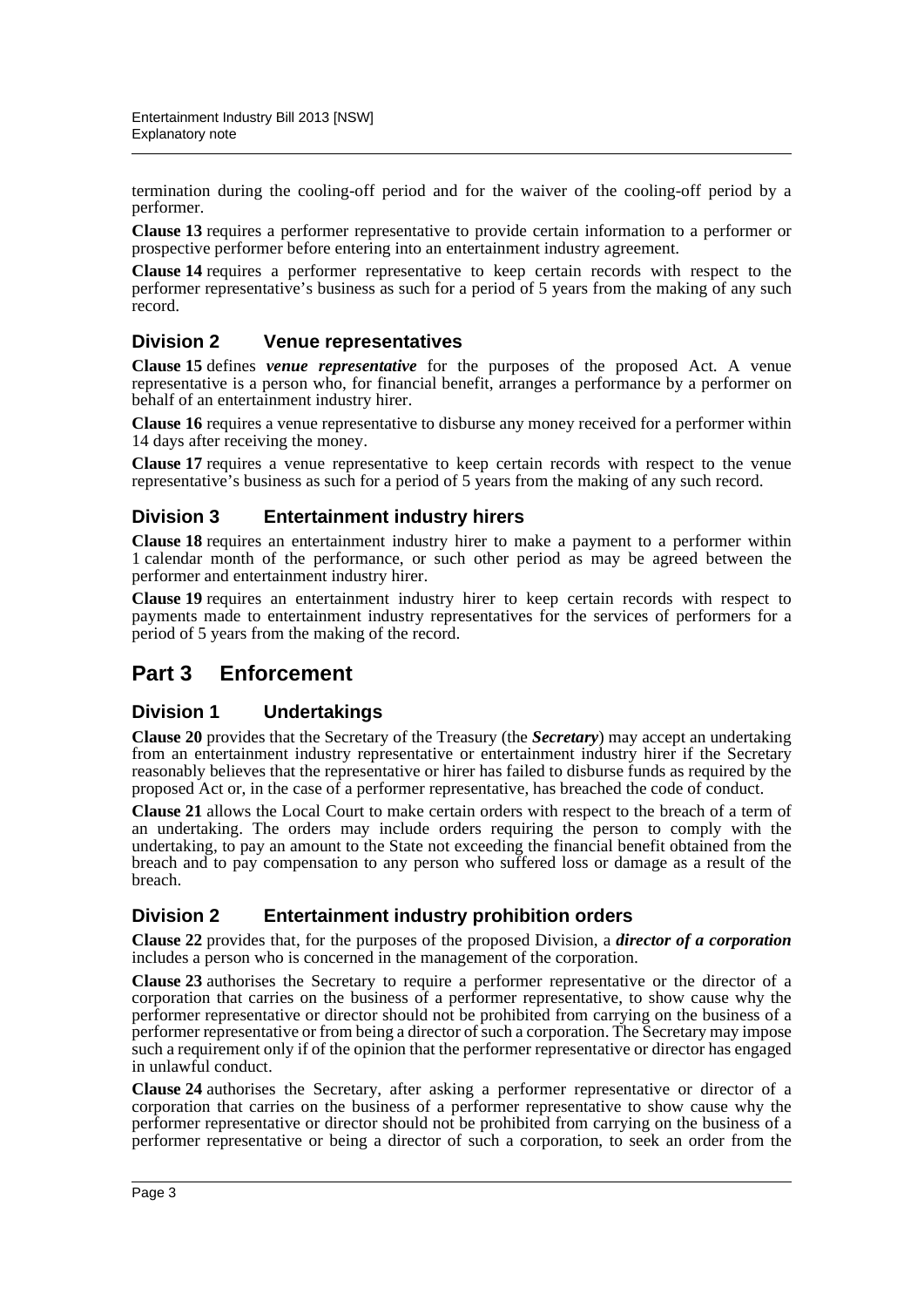Supreme Court prohibiting the representative or director from carrying on the business of a performer representative or from being a director of such a corporation.

### **Division 3 Authorised officers**

**Clause 25** defines *authorised officer*, for the purposes of the proposed Act, as:

- (a) a person appointed as an inspector for the purposes of the *Industrial Relations Act 1996*, or
- (b) any other person, eligible to be appointed as an inspector under that Act, who is authorised by the Secretary or the Minister to exercise the functions of an authorised officer under the proposed Act.

**Clause 26** enables an authorised officer to enter and inspect premises which the officer believes to be premises at which a person carries on the business of an entertainment industry hirer or entertainment industry representative and, while on the premises, to exercise certain functions for the purpose of determining whether an entertainment industry representative or entertainment industry hirer has engaged in unlawful conduct.

**Clause 27** enables an authorised officer to apply for a search warrant for premises if the authorised officer has reasonable grounds for believing that a provision of the proposed Act or the regulations has been or is being contravened.

**Clause 28** makes it an offence for a person, without reasonable excuse to:

- (a) obstruct or hinder an authorised officer in the exercise of a function under the proposed Division, or
- (b) fail to comply with a requirement of an authorised officer under the proposed Division.

## **Part 4 Disclosure of information about contraventions**

**Clause 29** authorises the Secretary to keep a register of information about offences against the proposed Act or the regulations, undertakings or entertainment industry prohibition orders and orders of the Local Court for a breach of a civil penalty provision of the proposed Act.

**Clause 30** provides that the register is to be made available for public inspection on the website of the Treasury.

**Clause 31** provides for the correction of any error or omission in the information in the register.

**Clause 32** provides for the removal of certain information from the register, including information relating to a conviction that has been quashed or annulled or information relating to a conviction if 2 years have elapsed since the conviction.

## **Part 5 General**

**Clause 33** provides that a person must not disclose information obtained in connection with the administration or execution of the proposed Act except in certain circumstances.

**Clause 34** provides for the issuing of penalty notices for offences under the proposed Act or the regulations.

**Clause 35** allows the Secretary to delegate his or her functions under the proposed Act.

**Clause 36** provides that persons exercising functions under the proposed Act do not incur personal liability for acts done or omitted to be done in good faith under the proposed Act.

**Clause 37** provides that the directors and other persons engaged in the management of a corporation that contravenes a provision of the proposed Act or the regulations are taken to have engaged in the same contravention and may be prosecuted or convicted in respect of that conduct.

**Clause 38** provides that the provisions of the proposed Act have effect despite any contract or agreement to the contrary.

**Clause 39** provides for the service of documents under the proposed Act.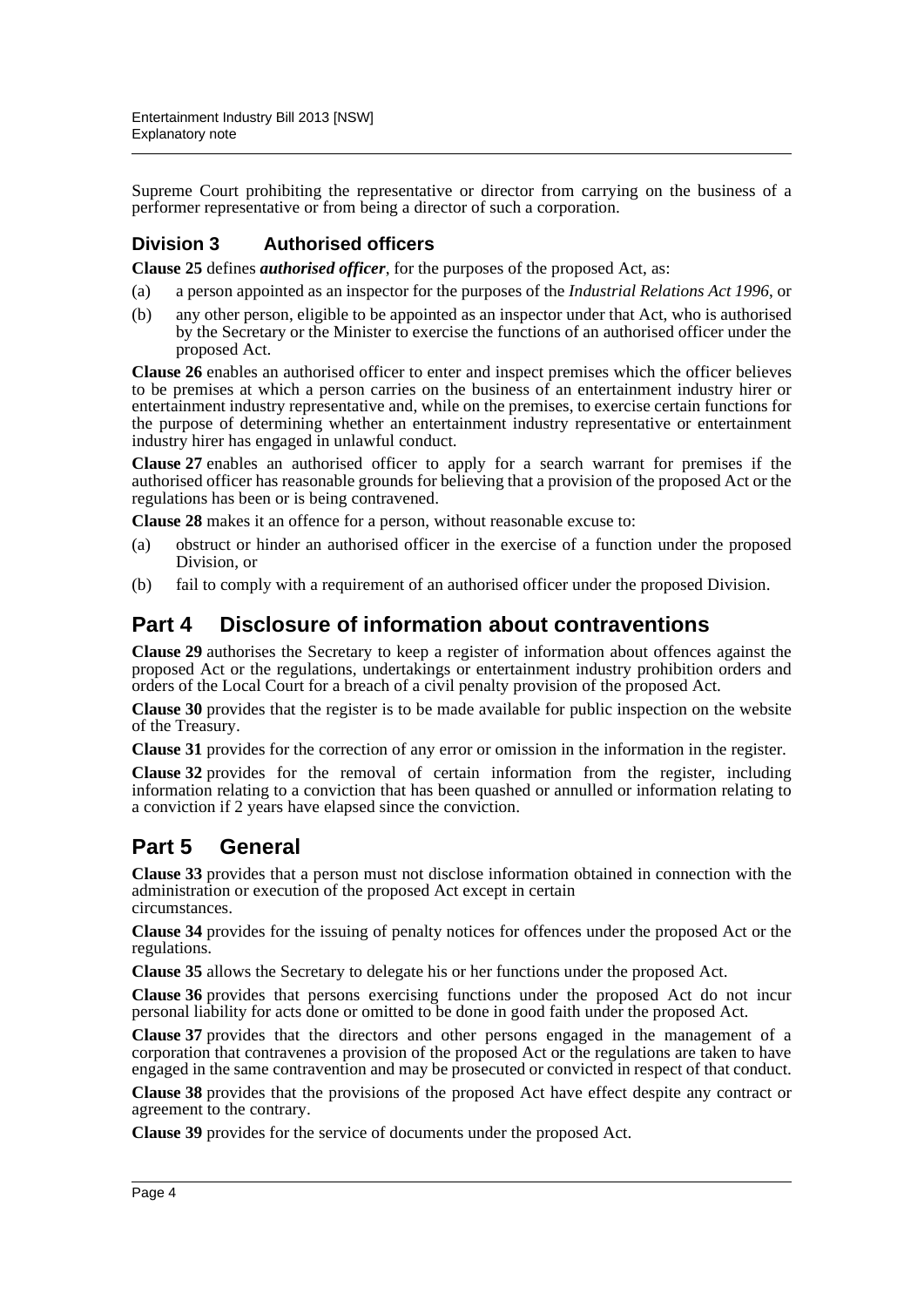**Clause 40** provides for the service of documents on the Secretary under the proposed Act.

**Clause 41** provides that proceedings for an offence under the proposed Act may be taken and prosecuted by any person acting with the authority of the Secretary and are to be dealt with in the Local Court.

**Clause 42** identifies the contravention of certain provisions of the proposed Act or of the code of conduct as being contraventions that will incur a civil penalty. The contravention of such a provision is not an offence and the rules of court applying to civil proceedings are to apply to proceedings for a contravention.

**Clause 43** makes it clear that a person cannot be both convicted of an offence and the subject of a civil penalty in respect of essentially the same act or omission.

**Clause 44** enables the Governor to make regulations for the purposes of the proposed Act.

**Clause 45** provides for a review of the proposed Act in 8 years and an interim review to be conducted in 3 years.

**Clause 46** provides for the repeal of the *Entertainment Industry Act 1989* and the *Entertainment Industry Regulation 2004*.

## **Schedule 1 Code of conduct**

**Schedule 1** sets out the code of conduct for performer representatives.

## **Schedule 2 Savings, transitional and other provisions**

**Schedule 2** contains savings, transitional and other provisions consequent on the enactment of the proposed Act.

## **Schedule 3 Amendment of other Acts**

**Schedule 3** makes consequential amendments to the Acts specified in the Schedule.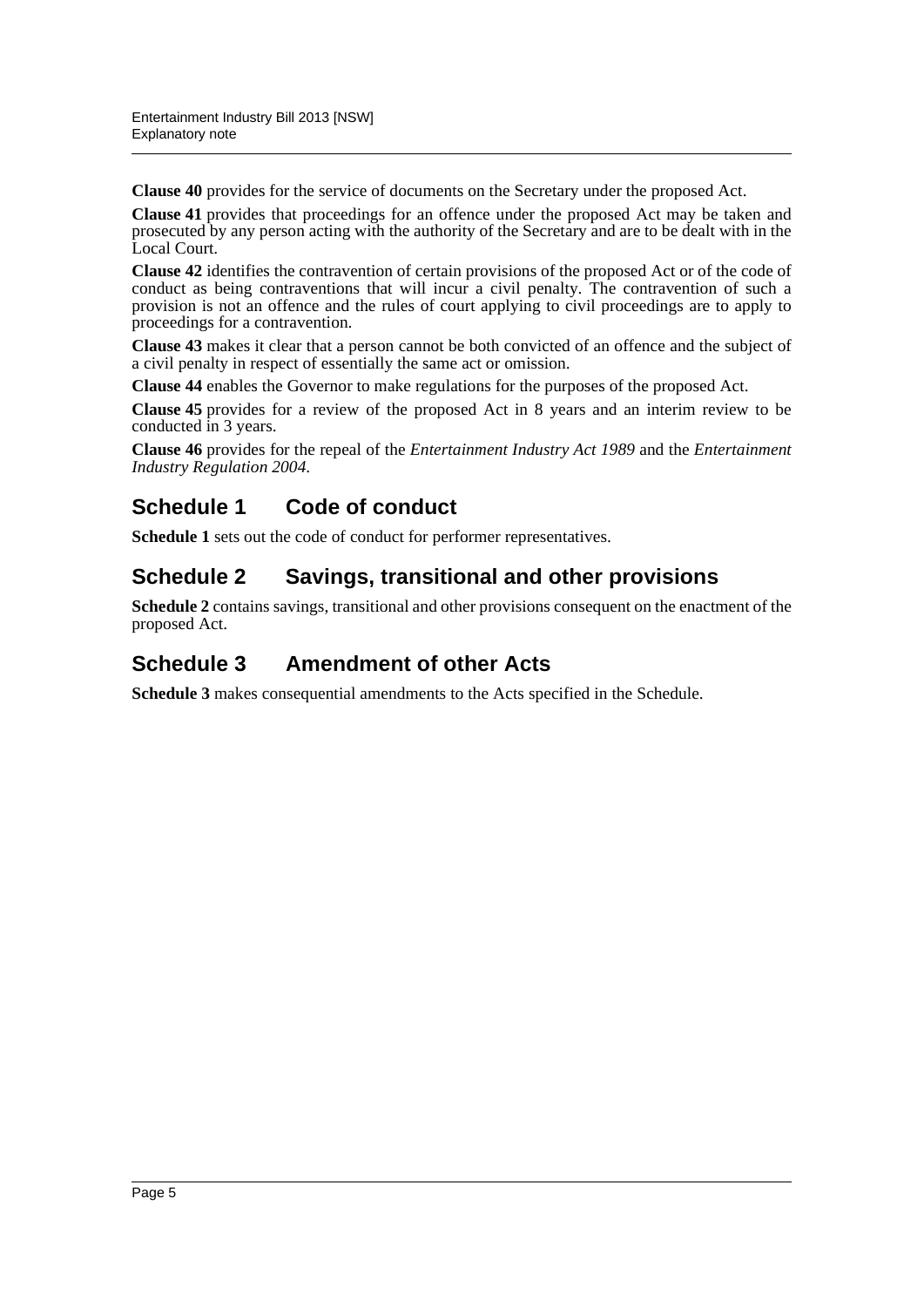First print



New South Wales

# **Entertainment Industry Bill 2013**

# **Contents**

|        |                |                                                                | Page           |
|--------|----------------|----------------------------------------------------------------|----------------|
| Part 1 |                | <b>Preliminary</b>                                             |                |
|        | 1.             | Name of Act                                                    | $\overline{2}$ |
|        | $\overline{2}$ | Commencement                                                   | $\overline{2}$ |
|        | 3              | Objects of Act                                                 | $\overline{2}$ |
|        | 4              | Definitions                                                    | $\overline{2}$ |
| Part 2 |                | <b>Entertainment industry obligations</b>                      |                |
|        |                | <b>Division 1</b><br><b>Performer representatives</b>          |                |
|        | 5              | Performer representative                                       | 4              |
|        | 6              | Trust accounts to be established by performer representatives  | 4              |
|        | 7              | Financial statements for money received for performers         | 5              |
|        | 8              | Duty of disclosure                                             | 6              |
|        | 9              | Capped amount of performer representative fees                 | 6              |
|        | 10             | Entertainment industry managerial agreement                    | 6              |
|        | 11             | Fees of performer representatives                              | $\overline{7}$ |
|        | 12             | Cooling-off period for agreements including additional fee     |                |
|        |                | acknowledgment                                                 | 7              |
|        | 13             | Performer representatives to provide information to performers | 8              |
|        | 14             | Records to be kept by performer representatives                | 8              |
|        |                |                                                                |                |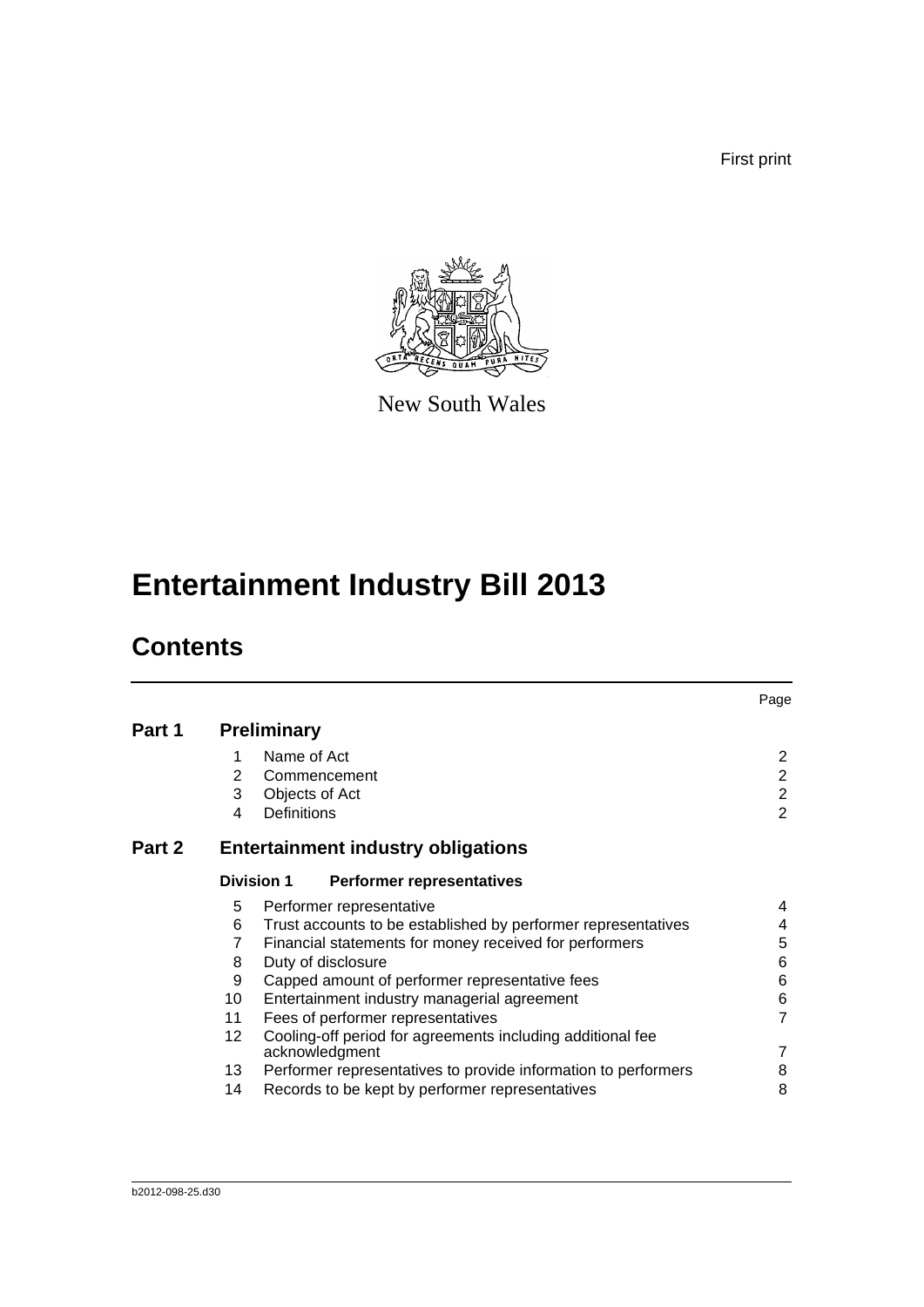|                   |                                                                                  |                           |                                                                                                                                                                                                                                                                                                                                                           | Page                                                                             |
|-------------------|----------------------------------------------------------------------------------|---------------------------|-----------------------------------------------------------------------------------------------------------------------------------------------------------------------------------------------------------------------------------------------------------------------------------------------------------------------------------------------------------|----------------------------------------------------------------------------------|
|                   |                                                                                  | <b>Division 2</b>         | <b>Venue representatives</b>                                                                                                                                                                                                                                                                                                                              |                                                                                  |
|                   | 15<br>16<br>17                                                                   |                           | Venue representative<br>Venue representative to disburse funds<br>Records to be kept by venue representatives                                                                                                                                                                                                                                             | 8<br>9<br>9                                                                      |
|                   |                                                                                  | <b>Division 3</b>         | <b>Entertainment industry hirers</b>                                                                                                                                                                                                                                                                                                                      |                                                                                  |
|                   | 18<br>19                                                                         |                           | Time for making of payment by entertainment industry hirers<br>Records to be kept by entertainment industry hirers                                                                                                                                                                                                                                        | 9<br>9                                                                           |
| Part 3            |                                                                                  | <b>Enforcement</b>        |                                                                                                                                                                                                                                                                                                                                                           |                                                                                  |
|                   |                                                                                  | <b>Division 1</b>         | <b>Undertakings</b>                                                                                                                                                                                                                                                                                                                                       |                                                                                  |
|                   | 20<br>21                                                                         |                           | Secretary may accept undertakings<br>Enforcement of undertakings                                                                                                                                                                                                                                                                                          | 11<br>11                                                                         |
|                   |                                                                                  | <b>Division 2</b>         | <b>Entertainment industry prohibition orders</b>                                                                                                                                                                                                                                                                                                          |                                                                                  |
|                   | 22<br>23<br>24                                                                   | Definition                | Secretary may require person to show cause<br>Entertainment industry prohibition orders                                                                                                                                                                                                                                                                   | 11<br>11<br>12 <sub>2</sub>                                                      |
|                   |                                                                                  | <b>Division 3</b>         | <b>Authorised officers</b>                                                                                                                                                                                                                                                                                                                                |                                                                                  |
|                   | 25<br>26<br>27<br>28                                                             | Definition                | Authorised officer's powers<br>Search warrants<br>Offence to obstruct etc authorised officer                                                                                                                                                                                                                                                              | 13<br>13<br>14<br>14                                                             |
| Part 4            |                                                                                  |                           | Disclosure of information about contraventions                                                                                                                                                                                                                                                                                                            |                                                                                  |
|                   | 29<br>30<br>31<br>32                                                             |                           | Secretary may keep register<br>Publication of information on register<br>Correction of register<br>Removal of information from register                                                                                                                                                                                                                   | 15<br>15<br>16<br>16                                                             |
| Part 5            |                                                                                  | General                   |                                                                                                                                                                                                                                                                                                                                                           |                                                                                  |
|                   | 33<br>34<br>35<br>36<br>37<br>38<br>39<br>40<br>41<br>42<br>43<br>44<br>45<br>46 | Delegation<br>Regulations | Disclosure of relevant information<br>Penalty notices<br>Personal liability<br>Liability of directors and managers of corporations<br>Contracting out void<br>Service of documents<br>Service of documents on the Secretary<br>Proceedings for offences<br>Civil penalty for breaches<br>Double jeopardy<br>Review of Act<br>Repeal of Act and regulation | 17<br>17<br>18<br>18<br>18<br>18<br>18<br>19<br>19<br>19<br>20<br>20<br>20<br>21 |
| <b>Schedule 1</b> |                                                                                  |                           | <b>Code of conduct</b>                                                                                                                                                                                                                                                                                                                                    | 22                                                                               |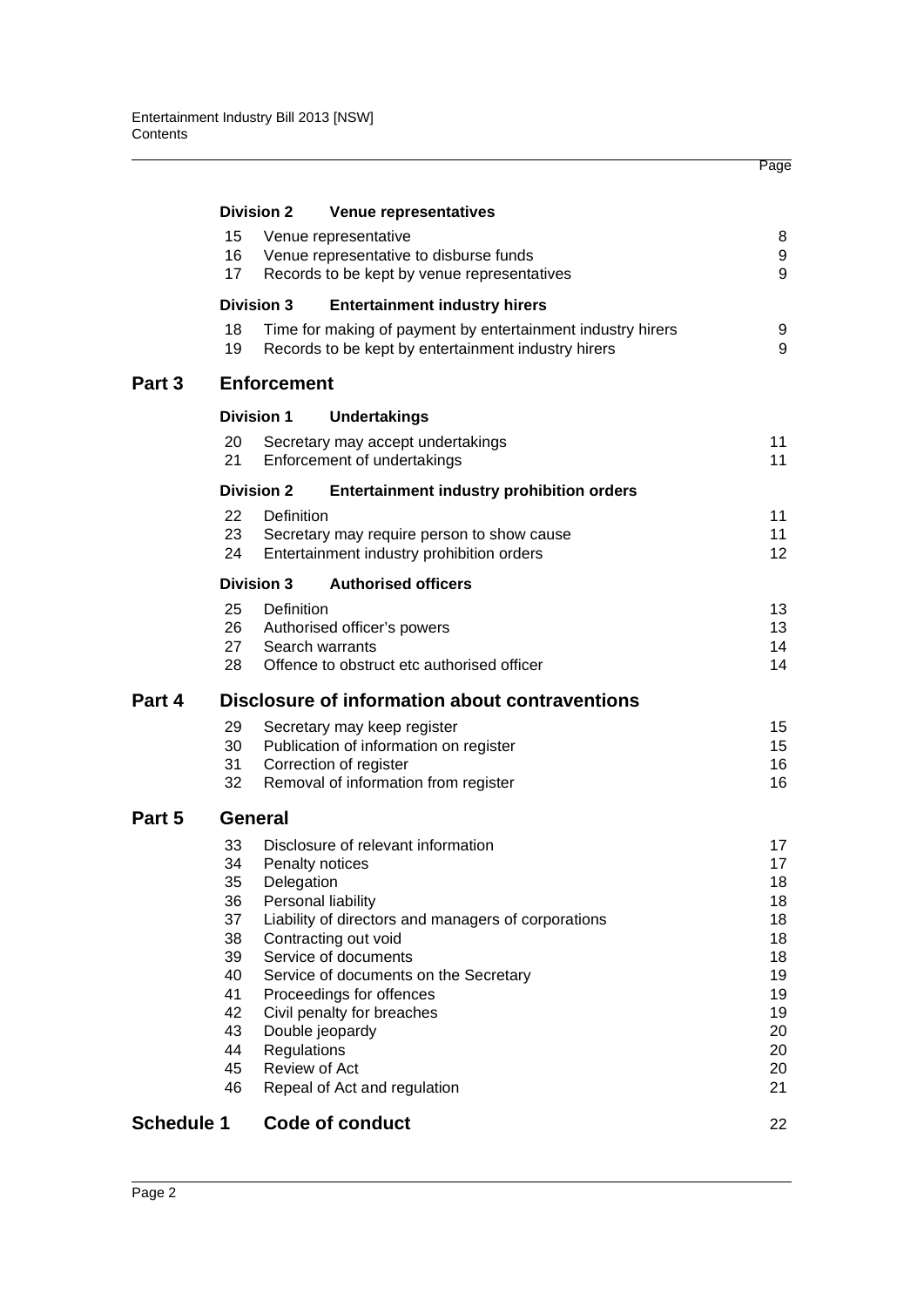| <b>Schedule 2</b> | Savings, transitional and other provisions | 24 |
|-------------------|--------------------------------------------|----|
| Schedule 3        | <b>Amendment of other Acts</b>             | 26 |

Page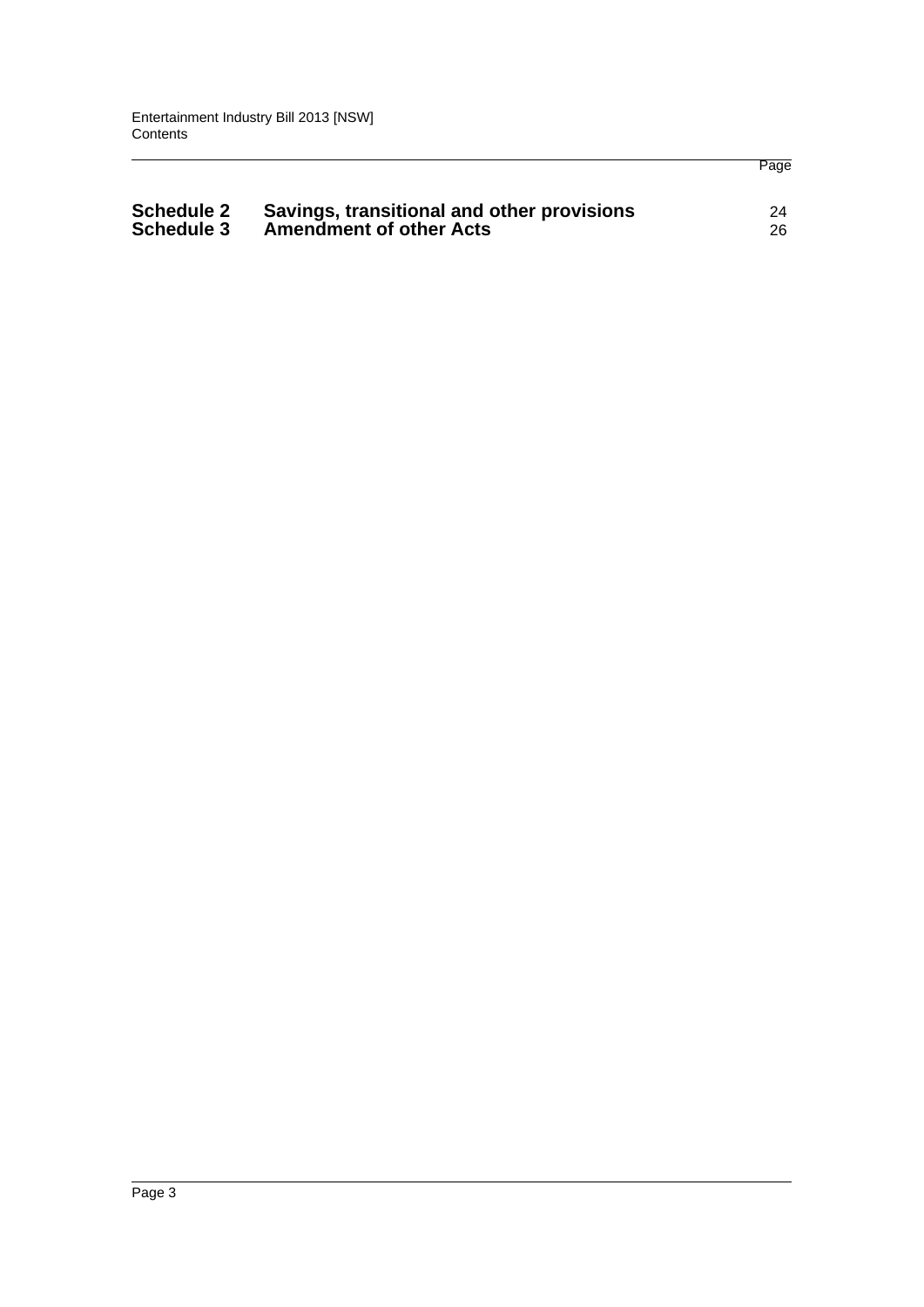

New South Wales

# **Entertainment Industry Bill 2013**

No , 2013

## **A Bill for**

An Act to provide for the regulation of the entertainment industry; and for other purposes.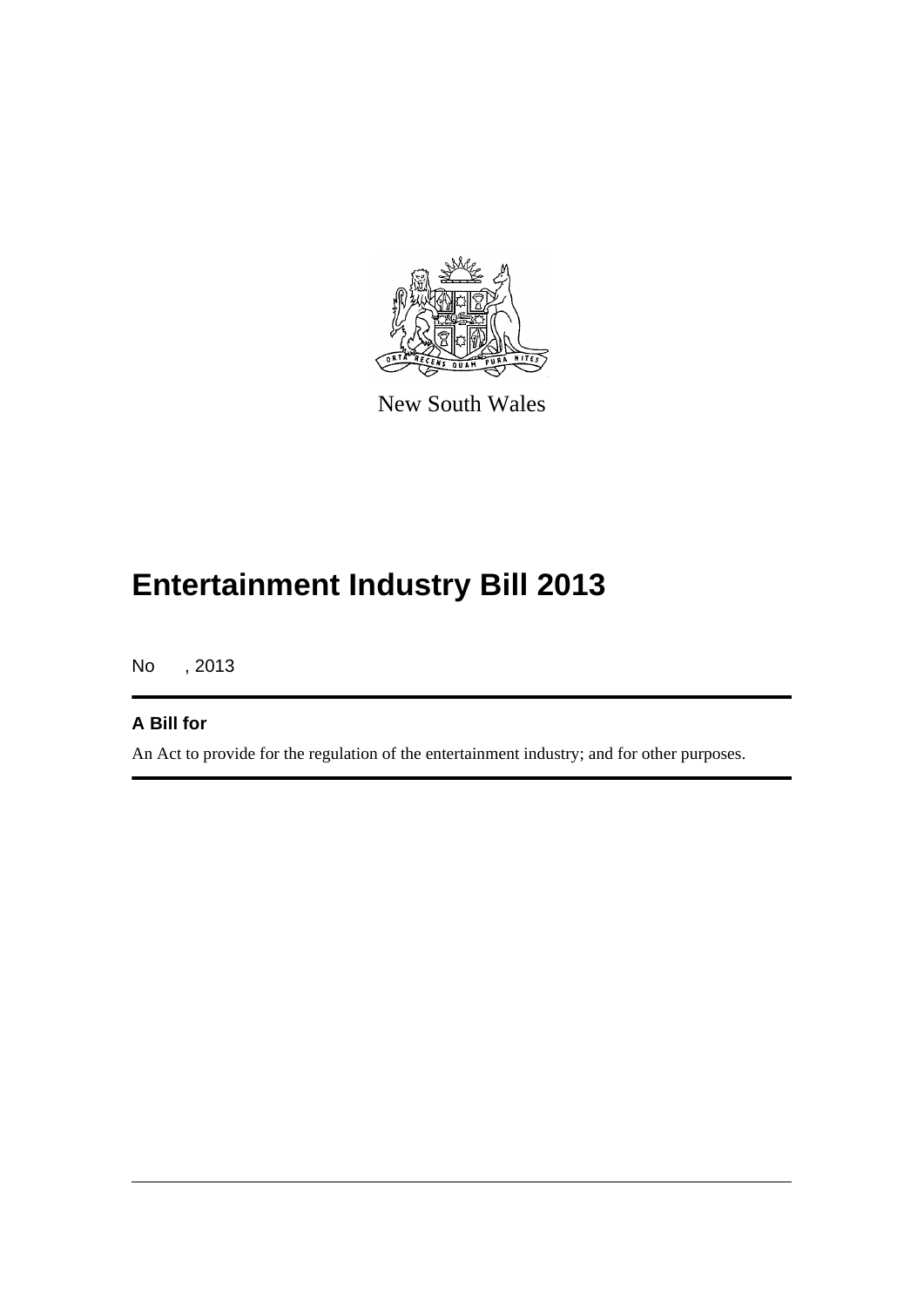<span id="page-9-4"></span><span id="page-9-3"></span><span id="page-9-2"></span><span id="page-9-1"></span><span id="page-9-0"></span>

|              |     | The Legislature of New South Wales enacts:                                                                                                                                                                            | 1              |
|--------------|-----|-----------------------------------------------------------------------------------------------------------------------------------------------------------------------------------------------------------------------|----------------|
| Part 1       |     | <b>Preliminary</b>                                                                                                                                                                                                    | $\overline{a}$ |
| 1            |     | <b>Name of Act</b>                                                                                                                                                                                                    | 3              |
|              |     | This Act is the <i>Entertainment Industry Act 2013</i> .                                                                                                                                                              | 4              |
| $\mathbf{2}$ |     | <b>Commencement</b>                                                                                                                                                                                                   | 5              |
|              |     | This Act commences on a day or days to be appointed by proclamation.                                                                                                                                                  | 6              |
| 3            |     | <b>Objects of Act</b>                                                                                                                                                                                                 | 7              |
|              |     | The objects of this Act are:                                                                                                                                                                                          | 8              |
|              |     | to provide effective, fair and consistent regulation of the entertainment<br>(a)<br>industry, and                                                                                                                     | 9<br>10        |
|              |     | to provide protections for performers.<br>(b)                                                                                                                                                                         | 11             |
| 4            |     | <b>Definitions</b>                                                                                                                                                                                                    | 12             |
|              | (1) | In this Act:                                                                                                                                                                                                          | 13             |
|              |     | <i>authorised officer</i> —see section 25.                                                                                                                                                                            | 14             |
|              |     | <b>business day</b> means a day that is not a Saturday, a Sunday or a public holiday<br>throughout New South Wales.                                                                                                   | 15<br>16       |
|              |     | <i>capped amount</i> —see section 9.                                                                                                                                                                                  | 17             |
|              |     | <i>civil penalty order</i> means an order under section 42.                                                                                                                                                           | 18             |
|              |     | code of conduct means the code of conduct for performer representatives set out in<br>Schedule 1.                                                                                                                     | 19<br>20       |
|              |     | <i>director</i> of a corporation means a person who is a director of a corporation within the<br>meaning of the <i>Corporations Act 2001</i> of the Commonwealth.                                                     | 21<br>22       |
|              |     | <i>entertainment industry agreement</i> means an agreement between a performer and a<br>performer representative for the performer representative to provide one or more of<br>the services referred to in section 5. | 23<br>24<br>25 |
|              |     | entertainment industry hirer means a person who engages or contracts any<br>performer for the purpose of a performance.                                                                                               | 26<br>27       |
|              |     | entertainment industry managerial agreement—see section 10.                                                                                                                                                           | 28             |
|              |     | <i>entertainment industry prohibition order</i> —see section 24 (2).                                                                                                                                                  | 29             |
|              |     | <i>entertainment industry representative</i> means a performer representative or a venue<br>representative.                                                                                                           | 30<br>31       |
|              |     | <i>function</i> includes a power, authority or duty and <i>exercise</i> a function includes<br>perform a duty.                                                                                                        | 32<br>33       |
|              |     | <i>performance</i> means:                                                                                                                                                                                             | 34             |
|              |     | (a)<br>a performance that is given in any place or by the use of any medium for the<br>transmission of sound or images, or both, or                                                                                   | 35<br>36       |
|              |     | a performance that is recorded for the purpose of using the recording in any<br>(b)<br>place or for the transmission of sound or images, or both,                                                                     | 37<br>38       |
|              |     | and one of the purposes of which is the financial benefit of an entertainment industry<br>hirer or performer, or both.                                                                                                | 39<br>40       |
|              |     | <i>performer</i> means any actor, singer, dancer, acrobat, model, musician or other<br>performer of any kind who enters an entertainment industry agreement with a<br>performer representative.                       | 41<br>42<br>43 |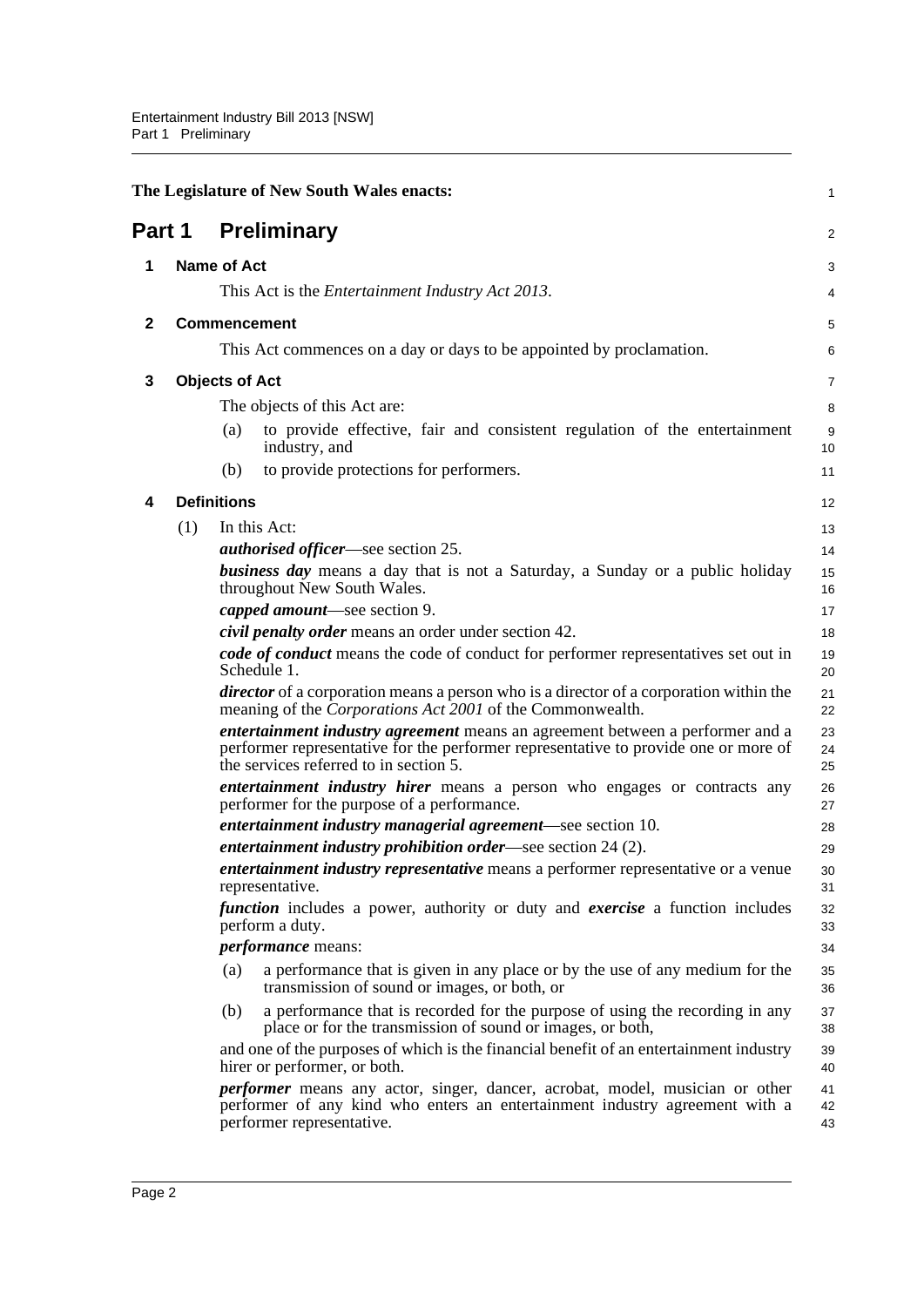|     |                                                                                                                                                                                                             | <i>performer representative</i> —see section 5.                                                                                                     | 1                   |
|-----|-------------------------------------------------------------------------------------------------------------------------------------------------------------------------------------------------------------|-----------------------------------------------------------------------------------------------------------------------------------------------------|---------------------|
|     |                                                                                                                                                                                                             | Secretary means the Secretary of the Treasury.                                                                                                      | 2                   |
|     |                                                                                                                                                                                                             | <i>show cause notice</i> means a notice served by the Secretary under section 23.                                                                   | 3                   |
|     |                                                                                                                                                                                                             | <i>unlawful conduct</i> means conduct by a performer representative that constitutes:                                                               | $\overline{4}$      |
|     | (a)                                                                                                                                                                                                         | a breach of the code of conduct, or                                                                                                                 | 5                   |
|     | (b)                                                                                                                                                                                                         | a breach of a term of an undertaking given by the performer representative<br>under section 20, or                                                  | 6<br>$\overline{7}$ |
|     | (c)                                                                                                                                                                                                         | a contravention of a provision of this Act or the regulations, whether or not any<br>proceedings have been brought in respect of the contravention. | 8<br>9              |
|     |                                                                                                                                                                                                             | <i>venue representative</i> —see section 15.                                                                                                        | 10                  |
| (2) | In this Act, a reference to an <i>award</i> or <i>industrial agreement</i> is a reference to an<br>award or industrial agreement relating to the employment of performers in the<br>entertainment industry. |                                                                                                                                                     | 11<br>12<br>13      |
| (3) |                                                                                                                                                                                                             | Notes included in this Act do not form part of this Act.                                                                                            | 14                  |
|     |                                                                                                                                                                                                             |                                                                                                                                                     |                     |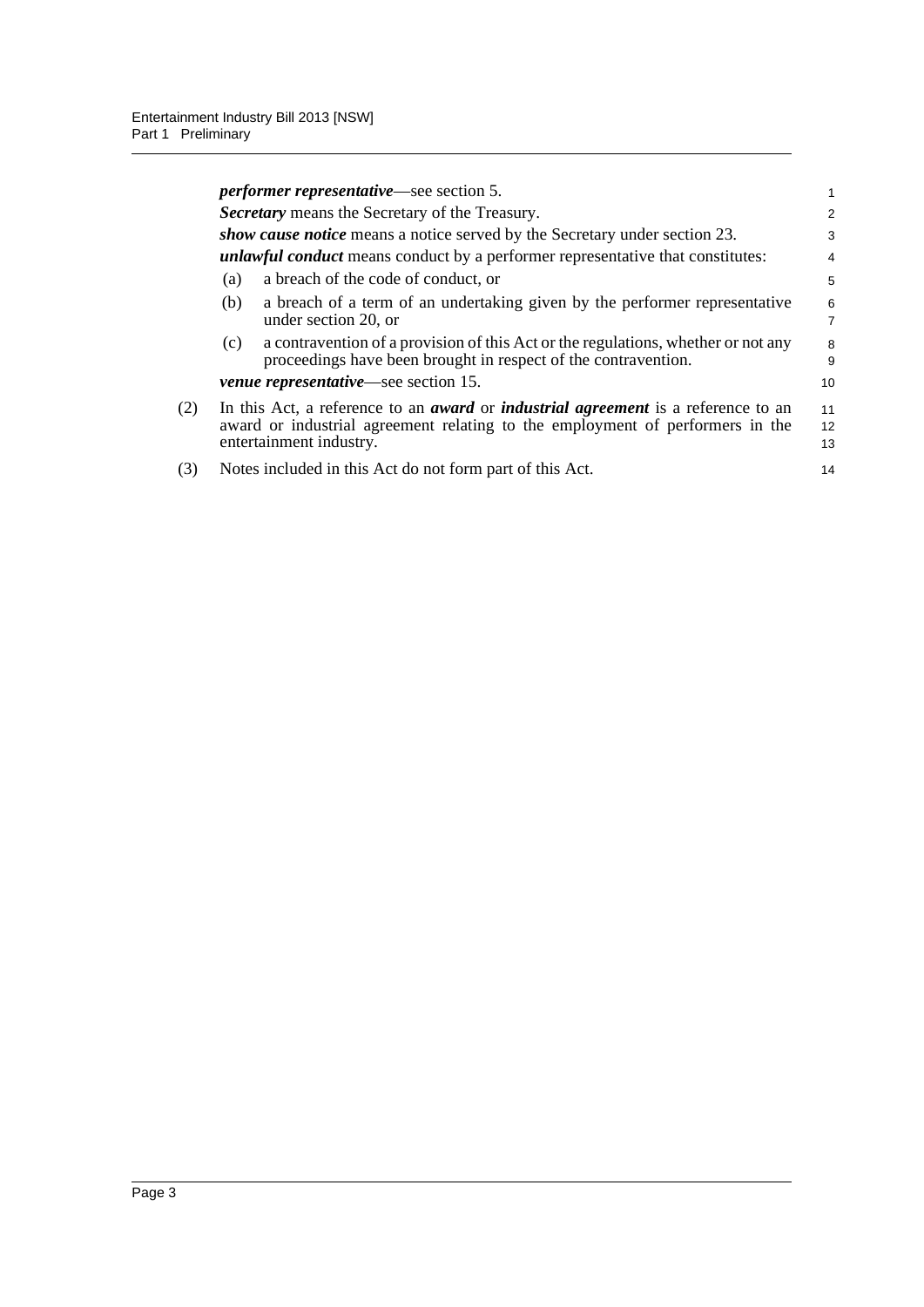<span id="page-11-3"></span><span id="page-11-2"></span><span id="page-11-1"></span><span id="page-11-0"></span>

|   |                   |     | <b>Part 2</b> Entertainment industry obligations                                                                                                                                                                                                                   | 1                        |
|---|-------------------|-----|--------------------------------------------------------------------------------------------------------------------------------------------------------------------------------------------------------------------------------------------------------------------|--------------------------|
|   | <b>Division 1</b> |     | <b>Performer representatives</b>                                                                                                                                                                                                                                   | $\overline{2}$           |
| 5 |                   |     | Performer representative                                                                                                                                                                                                                                           | 3                        |
|   |                   |     | In this Act, a <i>performer representative</i> means a person who, for financial benefit,<br>provides or agrees to provide one or more of the following services to a performer<br>(whether or not the agreement also provides for other services to be provided): | $\overline{4}$<br>5<br>6 |
|   |                   | (a) | seeking or finding work opportunities for the performer,                                                                                                                                                                                                           | $\overline{7}$           |
|   |                   | (b) | negotiating terms of an agreement for, and the conditions of, a performance,                                                                                                                                                                                       | 8                        |
|   |                   | (c) | finalising arrangements relating to the payment of the performer,                                                                                                                                                                                                  | 9                        |
|   |                   | (d) | negotiating arrangements relating to the attendance of the performer at a<br>performance,                                                                                                                                                                          | 10<br>11                 |
|   |                   | (e) | administering the agreement between the performer and an entertainment<br>industry hirer,                                                                                                                                                                          | 12<br>13                 |
|   |                   | (f) | making arrangements for publicity attendances and related publicity<br>responsibilities of the performer,                                                                                                                                                          | 14<br>15                 |
|   |                   |     | but does not include a person who does so solely as an employee of any such<br>representative.                                                                                                                                                                     | 16<br>17                 |
| 6 |                   |     | Trust accounts to be established by performer representatives                                                                                                                                                                                                      | 18                       |
|   | (1)               |     | A performer representative who receives money on behalf of a performer, from any<br>person, must:                                                                                                                                                                  | 19<br>20                 |
|   |                   | (a) | hold the money exclusively for the performer, and                                                                                                                                                                                                                  | 21                       |
|   |                   | (b) | ensure that the requirements of this Act and the regulations under this Act are<br>complied with in relation to the money.                                                                                                                                         | 22<br>23                 |
|   | (2)               |     | Money received on behalf of a performer by a performer representative that is not<br>paid to the performer immediately (or within such period as may be prescribed by the<br>regulations) must:                                                                    | 24<br>25<br>26           |
|   |                   | (a) | be paid to the credit of a general trust account at an authorised deposit-taking<br>institution in New South Wales and be held in accordance with the regulations,<br>and                                                                                          | 27<br>28<br>29           |
|   |                   | (b) | be disbursed as directed by the performer within 14 days after the performer<br>representative receives the money.                                                                                                                                                 | 30<br>31                 |
|   |                   |     | Note. Section 42 provides that the Local Court may order a person to pay a pecuniary<br>penalty not exceeding \$10,000 for a contravention of paragraph (b).                                                                                                       | 32<br>33                 |
|   | (3)               |     | A trust account under this section must be kept exclusively for the purpose of money<br>received on behalf of a performer.                                                                                                                                         | 34<br>35                 |
|   | (4)               |     | A performer representative must keep accounting records in respect of money<br>received on behalf of a performer.                                                                                                                                                  | 36<br>37                 |
|   | (5)               |     | The accounting records must:                                                                                                                                                                                                                                       | 38                       |
|   |                   | (a) | disclose at all times the true position concerning the money received, and                                                                                                                                                                                         | 39                       |
|   |                   | (b) | be kept at the principal place of business of the performer representative, and                                                                                                                                                                                    | 40                       |
|   |                   | (c) | be otherwise kept in accordance with the regulations.                                                                                                                                                                                                              | 41                       |
|   | (6)               |     | The regulations may make provision for or with respect to the administration of trust<br>accounts under this section, in particular:                                                                                                                               | 42<br>43                 |
|   |                   | (a) | the establishment of trust accounts, and                                                                                                                                                                                                                           | 44                       |
|   |                   |     |                                                                                                                                                                                                                                                                    |                          |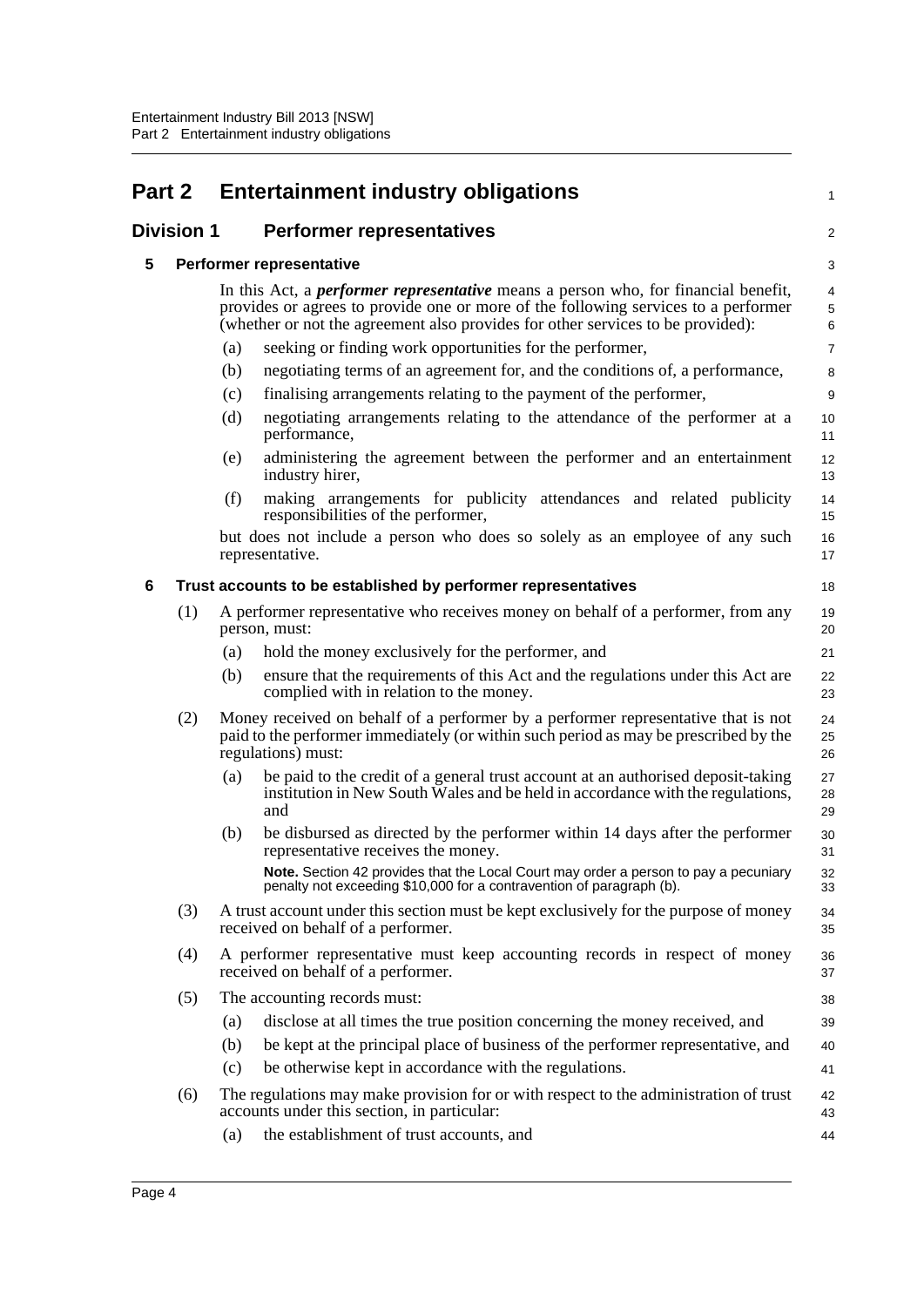<span id="page-12-0"></span>

|   |     | (b)      |       | the keeping of documents and records by performer representatives.                                                                                                                                                                                         | 1                                              |
|---|-----|----------|-------|------------------------------------------------------------------------------------------------------------------------------------------------------------------------------------------------------------------------------------------------------------|------------------------------------------------|
|   | (7) | offence. |       | A person who, without reasonable excuse, contravenes a provision of this section<br>(other than subsection $(2)$ (b)) or the regulations under this section is guilty of an                                                                                | $\overline{2}$<br>3<br>$\overline{\mathbf{4}}$ |
|   |     |          |       | Maximum penalty: 75 penalty units.                                                                                                                                                                                                                         | 5                                              |
| 7 |     |          |       | Financial statements for money received for performers                                                                                                                                                                                                     | 6                                              |
|   | (1) |          |       | An entertainment industry representative who receives money on behalf of a<br>performer must, as soon as practicable after receiving the money, give a financial<br>statement to the following persons:                                                    | $\overline{7}$<br>$\,$ 8 $\,$<br>9             |
|   |     | (a)      |       | the performer,                                                                                                                                                                                                                                             | 10                                             |
|   |     | (b)      |       | any other entertainment industry representative who has represented the<br>performer, or carried out activities on behalf of the performer, in connection<br>with the performance for which the money has been received,                                   | 11<br>12<br>13                                 |
|   |     | (c)      |       | the entertainment industry hirer (or other person) by whom or on whose behalf<br>the money has been paid.                                                                                                                                                  | 14<br>15                                       |
|   | (2) |          |       | A financial statement required to be given to another entertainment industry<br>representative must include:                                                                                                                                               | 16<br>17                                       |
|   |     | (a)      |       | a statement of the amount of money received on behalf of the performer by the<br>representative giving the statement, and                                                                                                                                  | 18<br>19                                       |
|   |     | (b)      |       | a statement of the amount of money paid to the performer for the performance.                                                                                                                                                                              | 20                                             |
|   | (3) |          |       | A financial statement required to be given to a performer must include:                                                                                                                                                                                    | 21                                             |
|   |     | (a)      |       | a statement of the amount of money received on behalf of the performer by the<br>representative giving the statement, and                                                                                                                                  | 22<br>23                                       |
|   |     | (b)      |       | a statement of the amount of money paid to the performer for each<br>performance, including the following particulars:                                                                                                                                     | 24<br>25                                       |
|   |     |          | (i)   | the method of payment,                                                                                                                                                                                                                                     | 26                                             |
|   |     |          | (ii)  | any deduction from the money received by the representative that has<br>been made for the representative's fee or other remuneration,                                                                                                                      | 27<br>28                                       |
|   |     |          | (iii) | any deduction from the money received by the representative that has<br>been made for expenses incurred by the performer in connection with<br>the performance (such as for travel expenses and equipment hire) and<br>paid for by the representative, and | 29<br>30<br>31<br>32                           |
|   |     | (c)      |       | the date and details of any performance to which the statement relates, and                                                                                                                                                                                | 33                                             |
|   |     | (d)      |       | any business name under which the representative carries on business as a<br>representative, and                                                                                                                                                           | 34<br>35                                       |
|   |     | (e)      |       | if the representative is a corporation under the <i>Corporations Act 2001</i> of the<br>Commonwealth, the corporation's ACN within the meaning of that Act, and                                                                                            | 36<br>37                                       |
|   |     | (f)      | ABN.  | if the representative has an ABN for his or her business as a representative, the                                                                                                                                                                          | 38<br>39                                       |
|   | (4) |          |       | A person must not, without reasonable excuse, fail to provide a financial statement<br>required by this section.                                                                                                                                           | 40<br>41                                       |
|   |     |          |       | Note. Section 42 provides that the Local Court may order a person to pay a pecuniary penalty<br>not exceeding \$10,000 for a contravention of this subsection.                                                                                             | 42<br>43                                       |
|   | (5) |          |       | In this section, ABN means an Australian Business Number registered under the A<br>New Tax System (Australian Business Number) Act 1999 of the Commonwealth.                                                                                               | 44<br>45                                       |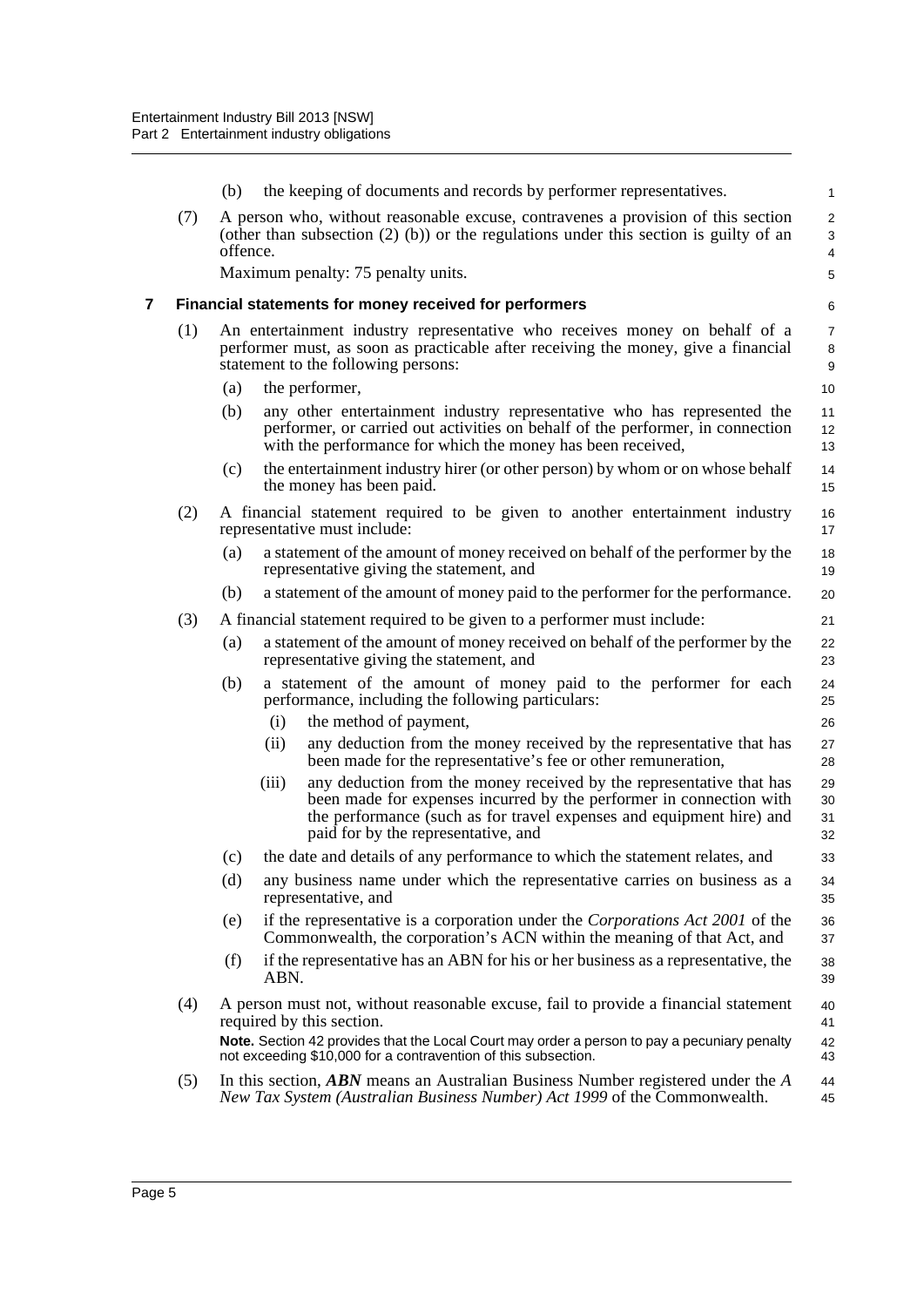#### **8 Duty of disclosure**

<span id="page-13-1"></span><span id="page-13-0"></span>

| 8  |     | Duty of disclosure |                                                                                                                                                                                                                                                               |                                                |  |  |  |  |  |
|----|-----|--------------------|---------------------------------------------------------------------------------------------------------------------------------------------------------------------------------------------------------------------------------------------------------------|------------------------------------------------|--|--|--|--|--|
|    | (1) |                    | A performer representative who is both a performer representative and venue<br>representative in respect of a performance is, by instrument in writing, to give notice<br>of that fact to both the performer and the entertainment industry hirer.            | $\overline{c}$<br>$\sqrt{3}$<br>$\overline{4}$ |  |  |  |  |  |
|    | (2) |                    | A person must not, without reasonable excuse, fail to give notice under this section.                                                                                                                                                                         | $\sqrt{5}$                                     |  |  |  |  |  |
|    |     |                    | Maximum penalty: 40 penalty units.                                                                                                                                                                                                                            | 6                                              |  |  |  |  |  |
| 9  |     |                    | Capped amount of performer representative fees                                                                                                                                                                                                                | 7                                              |  |  |  |  |  |
|    | (1) |                    | The <i>capped amount</i> for the fees and other remuneration of a performer<br>representative is:                                                                                                                                                             | 8<br>9                                         |  |  |  |  |  |
|    |     | (a)                | the percentage, prescribed by the regulations, of the total amount payable to<br>the performer for any performances in respect of which the performer<br>representative provided services under an entertainment industry agreement,<br><sub>or</sub>         | 10<br>11<br>12<br>13                           |  |  |  |  |  |
|    |     | (b)                | if there are no performances in respect of which the performer representative<br>provided a service under an entertainment industry agreement, the amount<br>determined in accordance with the regulations.                                                   | 14<br>15<br>16                                 |  |  |  |  |  |
|    | (2) |                    | The regulations may make provision for or with respect to the fees and other<br>remuneration referred to in this section and, in particular:                                                                                                                  | 17<br>18                                       |  |  |  |  |  |
|    |     | (a)                | may prescribe different percentages of fees or other remuneration in respect of<br>different kinds of performances or services provided by performer<br>representatives, or other matters, and                                                                | 19<br>20<br>21                                 |  |  |  |  |  |
|    |     | (b)                | may prescribe the amounts (being amounts payable to performers) that are to<br>be excluded when calculating such fees or other remuneration, and                                                                                                              | 22<br>23                                       |  |  |  |  |  |
|    |     | (c)                | may prescribe the manner in which the capped amount for fees or other<br>remuneration is to be determined under an entertainment industry agreement<br>when there are no performances in respect of which the performer<br>representative provides a service. | 24<br>25<br>26<br>27                           |  |  |  |  |  |
| 10 |     |                    | Entertainment industry managerial agreement                                                                                                                                                                                                                   | 28                                             |  |  |  |  |  |
|    | (1) | agreement:         | An <i>entertainment industry managerial agreement</i> is an entertainment industry                                                                                                                                                                            | 29<br>30                                       |  |  |  |  |  |
|    |     | (a)                | that is in writing, and                                                                                                                                                                                                                                       | 31                                             |  |  |  |  |  |
|    |     | (b)                | under which the performer representative agrees to provide services in relation<br>to the management of the reputation, career or career development of the<br>performer that are in addition to the services referred to in section 5, and                   | 32<br>33<br>34                                 |  |  |  |  |  |
|    |     | (c)                | that fixes the fees payable by the performer in respect of the services specified<br>in the agreement, and                                                                                                                                                    | 35<br>36                                       |  |  |  |  |  |
|    |     | (d)                | that includes an additional fee acknowledgement.                                                                                                                                                                                                              | 37                                             |  |  |  |  |  |
|    | (2) | that:              | An <i>additional fee acknowledgement</i> means an acknowledgement by the performer                                                                                                                                                                            | 38<br>39                                       |  |  |  |  |  |
|    |     | (a)                | the performer understands that the written agreement will allow the performer<br>representative to demand or receive fees or other remuneration that exceeds<br>the capped amount, and                                                                        | 40<br>41<br>42                                 |  |  |  |  |  |
|    |     | (b)                | the performer understands that a cooling-off period applies in respect of the<br>agreement, and                                                                                                                                                               | 43<br>44                                       |  |  |  |  |  |
|    |     |                    |                                                                                                                                                                                                                                                               |                                                |  |  |  |  |  |

<span id="page-13-2"></span>(c) the performer representative has provided the performer with the information required to be provided under section 13. 45 46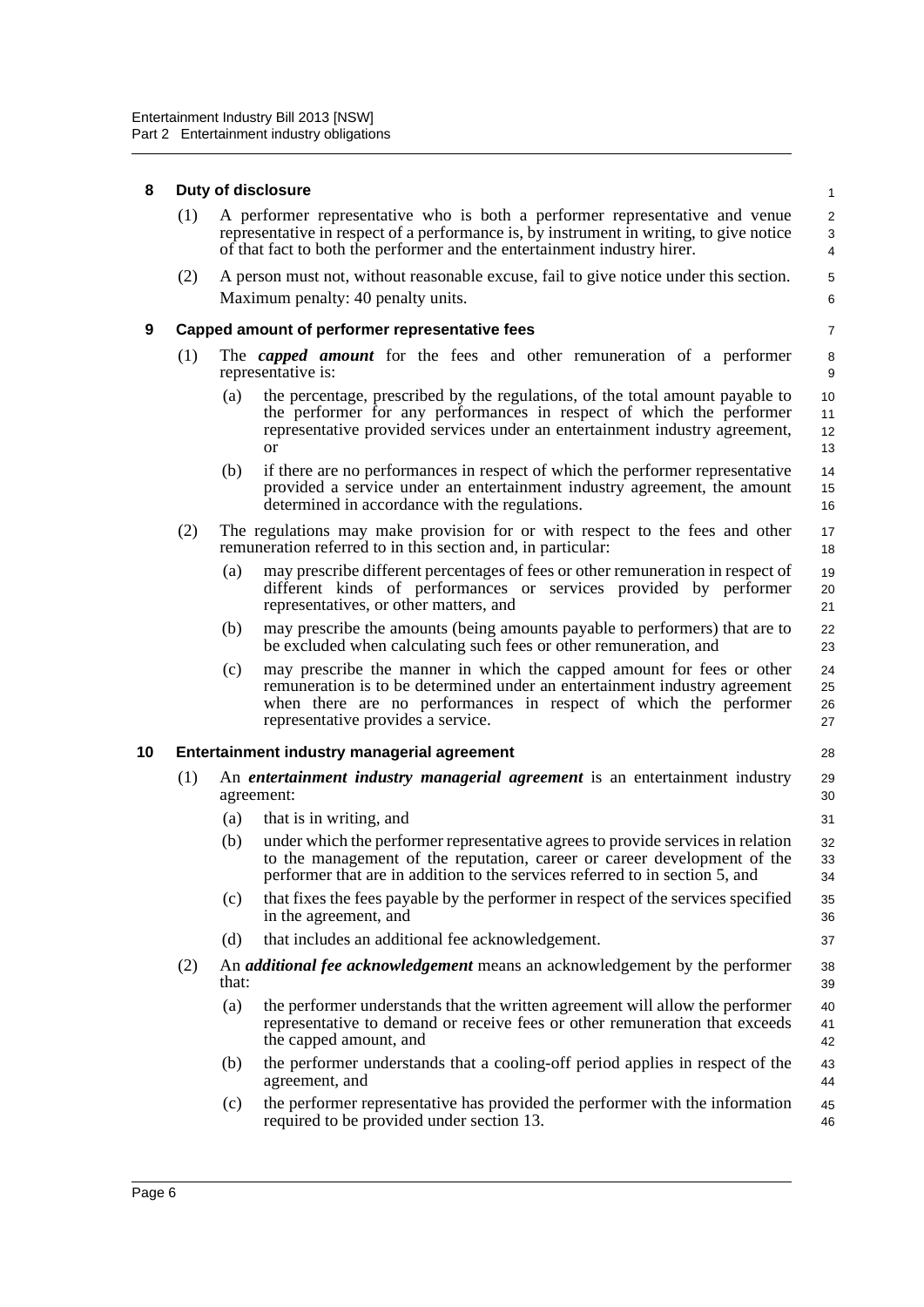### <span id="page-14-0"></span>**11 Fees of performer representatives**

<span id="page-14-1"></span>

|    | (1) | A performer representative must not demand or receive a fee or other remuneration<br>from a performer under an entertainment industry agreement that exceeds the capped<br>amount, unless the agreement is an entertainment industry managerial agreement and<br>the additional services under the agreement are provided.<br>Maximum penalty: 100 penalty units.                                                                            | 2<br>$\sqrt{3}$<br>$\pmb{4}$<br>5<br>6 |
|----|-----|----------------------------------------------------------------------------------------------------------------------------------------------------------------------------------------------------------------------------------------------------------------------------------------------------------------------------------------------------------------------------------------------------------------------------------------------|----------------------------------------|
|    | (2) | A performer representative must not demand or receive fees or other remuneration<br>from a performer for:                                                                                                                                                                                                                                                                                                                                    | $\overline{7}$<br>8                    |
|    |     | the performer joining or auditioning to join or enter into a contract with the<br>(a)<br>performer representative, or                                                                                                                                                                                                                                                                                                                        | 9<br>10                                |
|    |     | the retention or on-going representation of the performer by the performer<br>(b)<br>representative.                                                                                                                                                                                                                                                                                                                                         | 11<br>12                               |
|    |     | Maximum penalty: 100 penalty units.                                                                                                                                                                                                                                                                                                                                                                                                          | 13                                     |
|    | (3) | A performer representative must not demand or receive a fee or other remuneration<br>from a performer under an entertainment industry agreement for any performance in<br>respect of which the performer representative is also the venue representative (unless<br>the agreement is an entertainment industry managerial agreement and the additional<br>services under the agreement are provided).<br>Maximum penalty: 100 penalty units. | 14<br>15<br>16<br>17<br>18<br>19       |
| 12 |     | Cooling-off period for agreements including additional fee acknowledgment                                                                                                                                                                                                                                                                                                                                                                    | 20                                     |
|    | (1) | There is to be a cooling-off period for every entertainment industry managerial<br>agreement.                                                                                                                                                                                                                                                                                                                                                | 21<br>22                               |
|    | (2) | The cooling-off period ends at 5pm on the third business day after the day on which<br>the entertainment industry managerial agreement was entered into.                                                                                                                                                                                                                                                                                     | 23<br>24                               |
|    | (3) | A performer may terminate an entertainment industry managerial agreement before<br>the end of the cooling-off period, by notice in writing to the performer representative<br>(a notice of termination).                                                                                                                                                                                                                                     | 25<br>26<br>27                         |
|    | (4) | If a performer gives a performer representative a notice of termination before the end<br>of the cooling-off period:                                                                                                                                                                                                                                                                                                                         | 28<br>29                               |
|    |     | the entertainment industry managerial agreement is taken to be terminated at<br>(a)<br>the time the notice is given (subject to this section), and                                                                                                                                                                                                                                                                                           | 30<br>31                               |
|    |     | the performer representative is entitled to payment, in respect of any services<br>(b)<br>provided in accordance with the agreement before its termination, of fees or<br>other remuneration not exceeding the capped amount.                                                                                                                                                                                                                | 32<br>33<br>34                         |
|    | (5) | If at the time of the termination of the agreement the performer is not engaged for a<br>performance, the performer representative is entitled to payment by the performer of<br>the reasonable costs incurred by the representative in providing services to the<br>performer in accordance with the agreement before the notice of termination was<br>given.                                                                               | 35<br>36<br>37<br>38<br>39             |
|    | (6) | If the entertainment industry managerial agreement so provides, the agreement<br>remains in force after the notice of termination is given to the extent that it requires:                                                                                                                                                                                                                                                                   | 40<br>41                               |
|    |     | the performer to pay any fee or other remuneration that does not exceed the<br>(a)<br>capped amount, and                                                                                                                                                                                                                                                                                                                                     | 42<br>43                               |
|    |     | the performer representative to provide one or more services specified in the<br>(b)<br>agreement as being services that the representative will provide if notice of<br>termination is given.                                                                                                                                                                                                                                               | 44<br>45<br>46                         |
|    |     |                                                                                                                                                                                                                                                                                                                                                                                                                                              |                                        |

1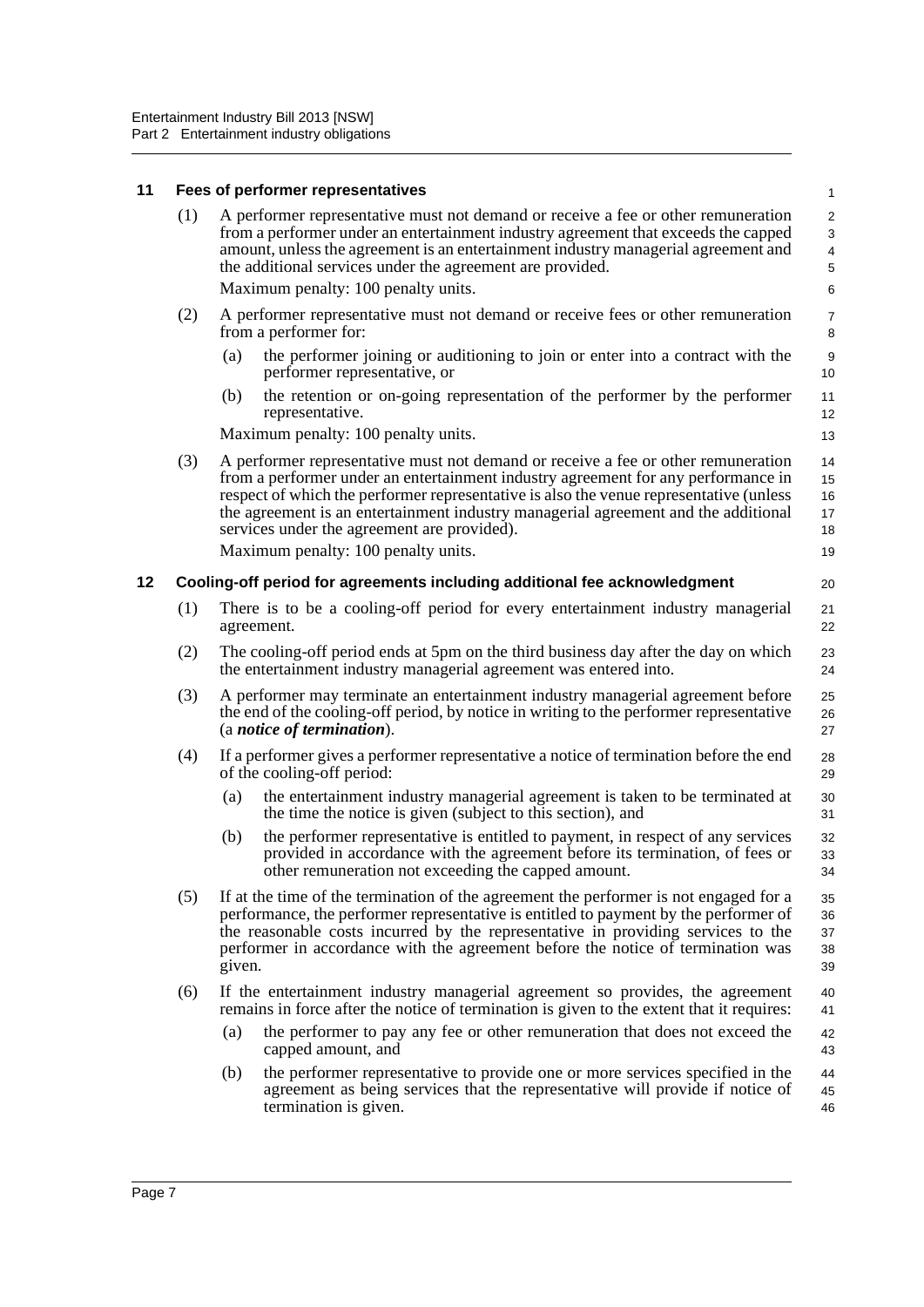<span id="page-15-3"></span><span id="page-15-2"></span><span id="page-15-1"></span><span id="page-15-0"></span>

|    | (7)               |          | A performer may waive the cooling-off period provided by this section, at the time<br>of entering into an agreement, by notice in writing to the performer representative.                                                                                                                                                                              | 1<br>$\overline{\mathbf{c}}$ |
|----|-------------------|----------|---------------------------------------------------------------------------------------------------------------------------------------------------------------------------------------------------------------------------------------------------------------------------------------------------------------------------------------------------------|------------------------------|
|    | (8)               |          | Notice of termination and notice of the waiver of the cooling-off period must be in<br>the form approved by the Secretary.                                                                                                                                                                                                                              | 3<br>4                       |
| 13 |                   |          | Performer representatives to provide information to performers                                                                                                                                                                                                                                                                                          | 5                            |
|    | (1)               |          | A performer representative must, before entering into an entertainment industry<br>agreement with a performer or prospective performer, provide the performer with the<br>information or documents, if any, prescribed by the regulations relating to this Act or<br>the regulations under this Act or to the entertainment industry generally.         | 6<br>7<br>8<br>9             |
|    | (2)               | to:      | Without limiting subsection (1), the prescribed information or documents may relate                                                                                                                                                                                                                                                                     | 10<br>11                     |
|    |                   | (a)      | the cooling-off period referred to in section 12 (including the waiver of the<br>cooling-off period), and                                                                                                                                                                                                                                               | 12<br>13                     |
|    |                   | (b)      | the effect of entering into an entertainment industry managerial agreement.                                                                                                                                                                                                                                                                             | 14                           |
|    | (3)               |          | A performer representative must, before entering into an agreement with a performer<br>who is a child, provide the parents of the child with the information, if any, required<br>by the regulations relating to the conditions of employment of minors under the<br>Children and Young Persons (Care and Protection) Act 1998 or any other Act or law. | 15<br>16<br>17<br>18         |
|    | (4)               |          | A performer representative must not, without reasonable excuse, fail to comply with<br>a requirement imposed under this section.                                                                                                                                                                                                                        | 19<br>20                     |
|    |                   |          | Note. Section 42 provides that the Local Court may order a person to pay a pecuniary penalty<br>not exceeding \$10,000 for a contravention of this subsection.                                                                                                                                                                                          | 21<br>22                     |
| 14 |                   |          | Records to be kept by performer representatives                                                                                                                                                                                                                                                                                                         | 23                           |
|    | (1)               |          | A performer representative must keep the following records at the representative's<br>principal place of business for at least 5 years after the records are made:                                                                                                                                                                                      | 24<br>25                     |
|    |                   | (a)      | each accounting record the representative is required to keep under section 6<br>(4) in respect of money received on behalf of a performer,                                                                                                                                                                                                             | 26<br>27                     |
|    |                   | (b)      | a copy of each financial statement provided by the representative under<br>section 7,                                                                                                                                                                                                                                                                   | 28<br>29                     |
|    |                   | (c)      | a copy of each written agreement the representative has entered into with a<br>performer or with another person on behalf of the performer.                                                                                                                                                                                                             | 30<br>31                     |
|    | (2)               |          | A performer representative who holds any record referred to in subsection (1) (b) or<br>(c) in relation to a performer must, after receiving a request by or on behalf of the<br>performer for a copy of the record:                                                                                                                                    | 32<br>33<br>34               |
|    |                   | (a)      | make the copy available for collection at the representative's principal place<br>of business if requested to do so within 3 days or such other time as may be<br>agreed, or                                                                                                                                                                            | 35<br>36<br>37               |
|    |                   | (b)      | send the copy (whether by post or otherwise) to the performer within 14 days.                                                                                                                                                                                                                                                                           | 38                           |
|    | (3)               | offence. | A person who, without reasonable excuse, contravenes this section is guilty of an                                                                                                                                                                                                                                                                       | 39<br>40                     |
|    |                   |          | Maximum penalty: 20 penalty units.                                                                                                                                                                                                                                                                                                                      | 41                           |
|    | <b>Division 2</b> |          | <b>Venue representatives</b>                                                                                                                                                                                                                                                                                                                            | 42                           |
| 15 |                   |          | Venue representative                                                                                                                                                                                                                                                                                                                                    | 43                           |
|    |                   |          | In this Act, a <i>venue representative</i> means a person who, for financial benefit, acts on                                                                                                                                                                                                                                                           | 44                           |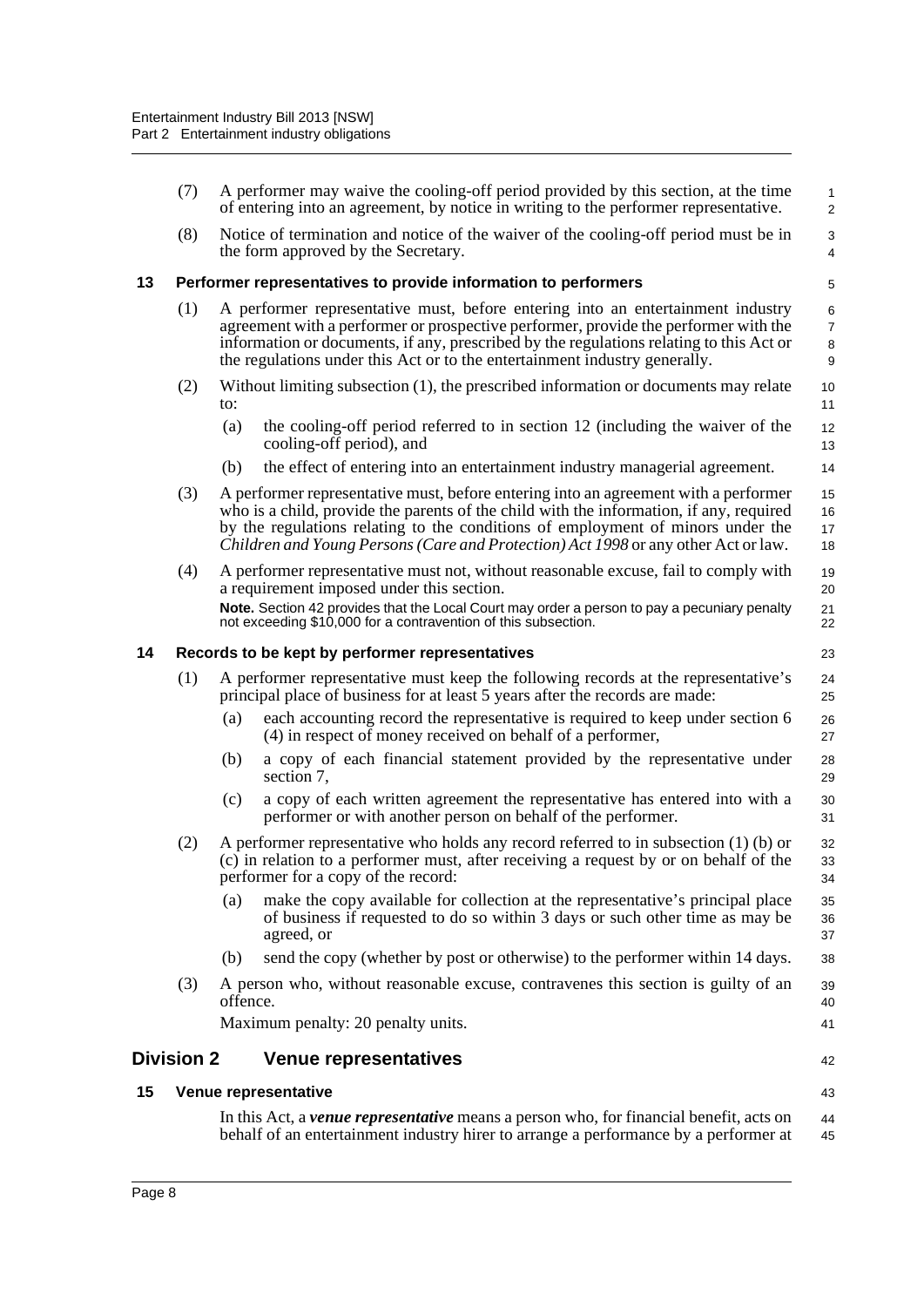a particular venue, but does not include an entertainment industry hirer or a person who arranges for a performance solely in the capacity of an employee of a venue representative.

3 4

27

37

1 2

#### <span id="page-16-0"></span>**16 Venue representative to disburse funds**

A venue representative must not, without reasonable excuse, fail to disburse any money received on behalf of a performer to the performer within 14 days of its receipt or otherwise in accordance with the directions of the performer. **Note.** Section 42 provides that the Local Court may order a person to pay a pecuniary penalty not exceeding \$10,000 for a contravention of this section.

#### <span id="page-16-1"></span>**17 Records to be kept by venue representatives**

- (1) A venue representative must keep accounting records in respect of money that the representative pays to a performer representative for the services of a performer.
- (2) Without limiting subsection (1), the accounting records must disclose the basis on which the payments are made in addition to any other particulars of the payments.
- (3) The venue representative must keep each such accounting record at the representative's principal place of business for at least 5 years after the record is made. 15 16 17
- (4) A venue representative who holds any such record must, after receiving a request by or on behalf of a performer for a copy of the record: 18 19
	- (a) make the copy available for collection at the representative's principal place of business if requested to do so within 3 days or such other time as may be agreed, or
	- (b) send the copy (whether by post or otherwise) to the performer within 14 days.
- (5) A person who, without reasonable excuse, contravenes this section is guilty of an offence.

Maximum penalty: 20 penalty units.

#### <span id="page-16-2"></span>**Division 3 Entertainment industry hirers**

#### <span id="page-16-3"></span>**18 Time for making of payment by entertainment industry hirers**

- An entertainment industry hirer who is required to make a payment to a performer in relation to a performance must not, without reasonable excuse, fail to make the payment within:
- (a) 1 calendar month after the date of the performance, or
- (b) such other period as may be specified in an agreement between the performer and the hirer in writing.

**Note.** Section 42 provides that the Local Court may order a person to pay a pecuniary penalty not exceeding \$10,000 for a contravention of this section.

#### <span id="page-16-4"></span>**19 Records to be kept by entertainment industry hirers**

- (1) An entertainment industry hirer who engages or contracts with a performer for a performance must keep accounting records in respect of any money paid to an entertainment industry representative for the services of the performer. 38 39 40
- (2) Without limiting subsection (1), the accounting records must disclose the basis on which the payments are made in addition to any other particulars of the payments. 41 42
- (3) An entertainment industry hirer who is required to keep records under this section must keep the record, at the hirer's principal place of business, for at least 5 years after it is made. 43 44 45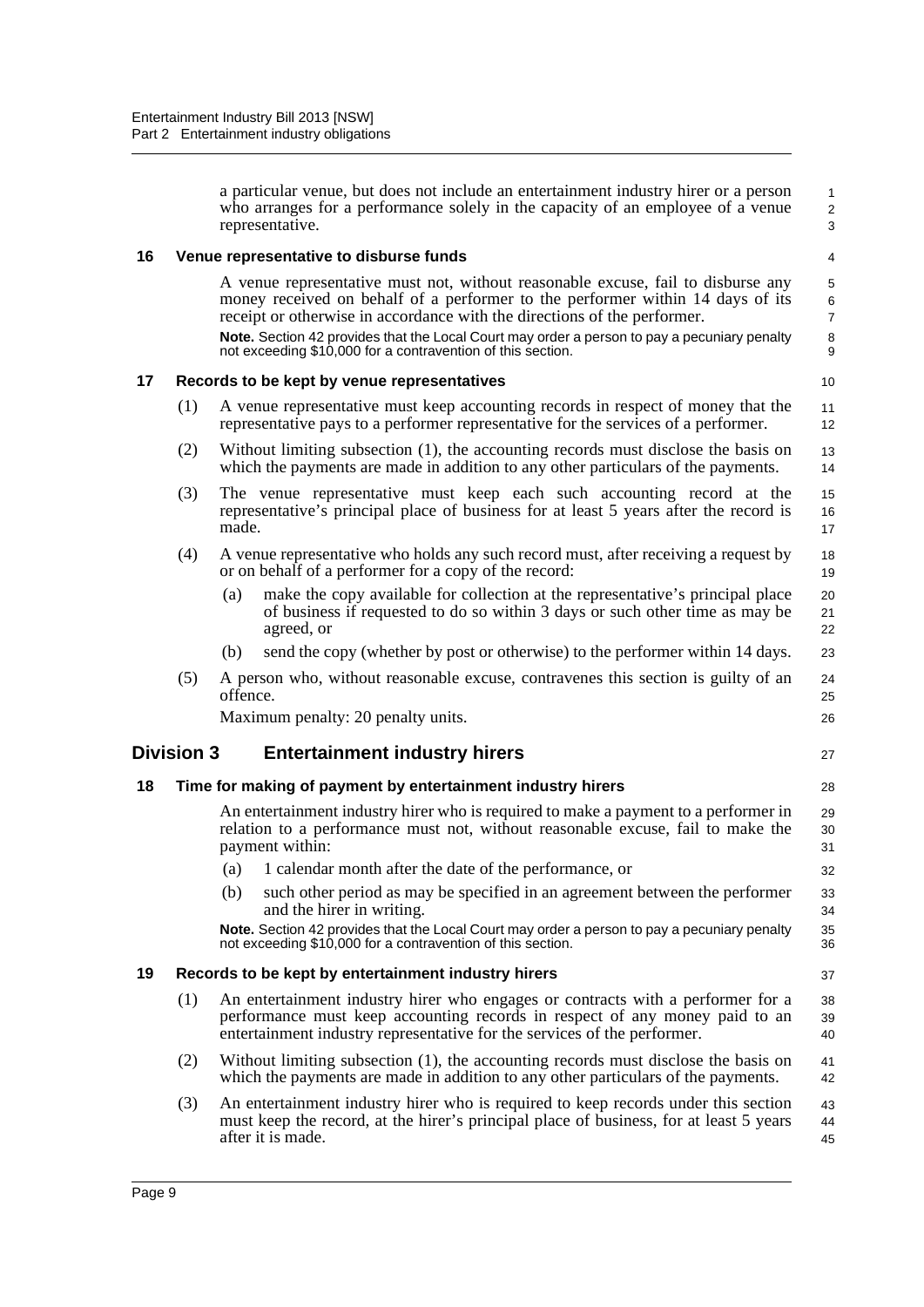(4) An entertainment industry hirer who, without reasonable excuse, contravenes this section is guilty of an offence. Maximum penalty: 20 penalty units. 1 2 3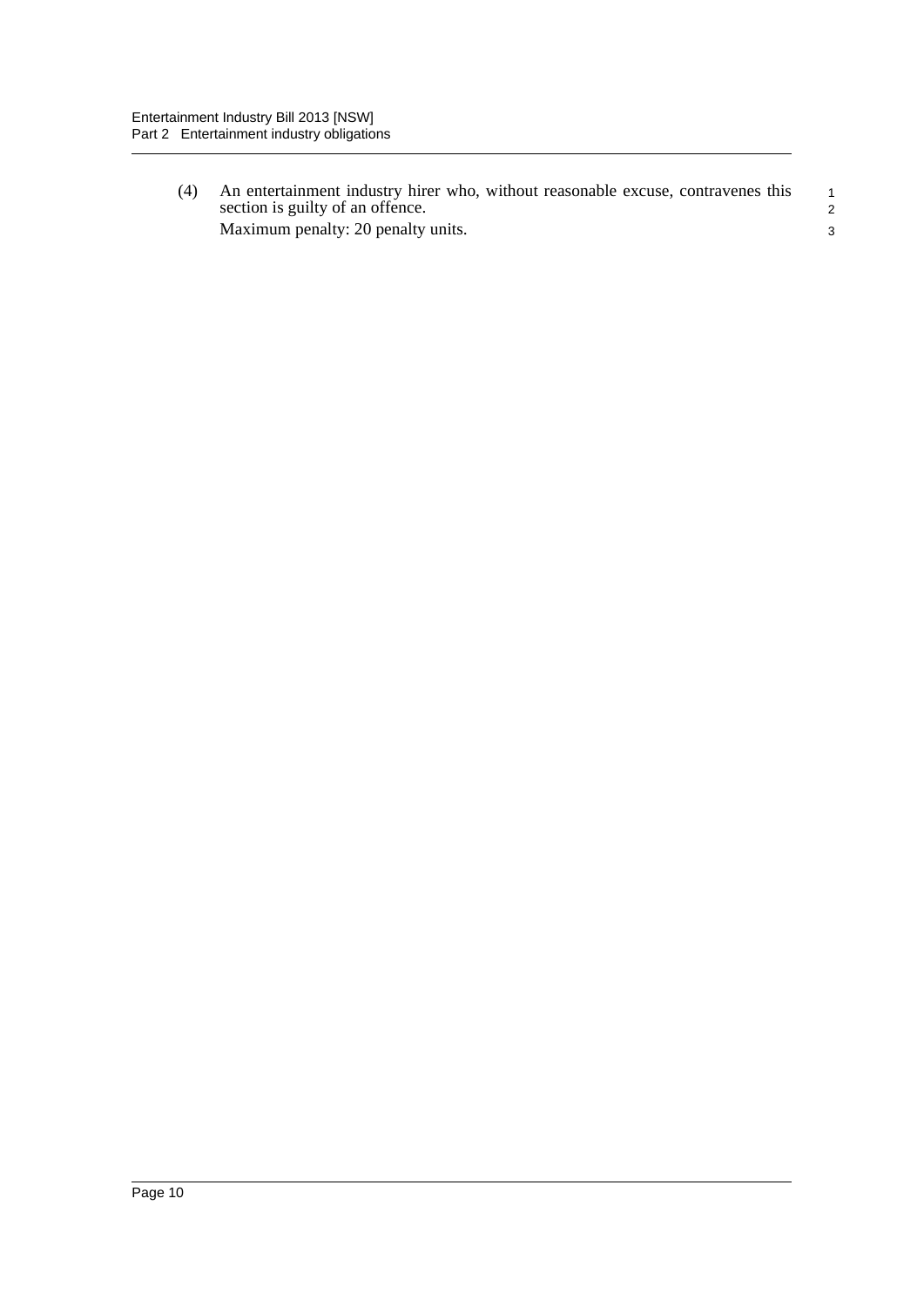<span id="page-18-6"></span><span id="page-18-5"></span><span id="page-18-4"></span><span id="page-18-3"></span><span id="page-18-2"></span><span id="page-18-1"></span><span id="page-18-0"></span>

|    |                   |     | <b>Part 3 Enforcement</b>                                                                                                                                                                                                                                                                                                                                                          | 1                                  |
|----|-------------------|-----|------------------------------------------------------------------------------------------------------------------------------------------------------------------------------------------------------------------------------------------------------------------------------------------------------------------------------------------------------------------------------------|------------------------------------|
|    | <b>Division 1</b> |     | <b>Undertakings</b>                                                                                                                                                                                                                                                                                                                                                                | $\overline{2}$                     |
| 20 |                   |     | Secretary may accept undertakings                                                                                                                                                                                                                                                                                                                                                  | 3                                  |
|    | (1)               |     | The Secretary may accept (by written notice) a written undertaking given by an<br>entertainment industry representative or entertainment industry hirer, relating to the<br>carrying on of the business of the entertainment industry representative or hirer, if the<br>Secretary reasonably believes that the entertainment industry representative or hirer<br>has contravened: | 4<br>5<br>6<br>$\overline{7}$<br>8 |
|    |                   | (a) | in the case of a performer representative:                                                                                                                                                                                                                                                                                                                                         | 9                                  |
|    |                   |     | the code of conduct, or<br>(i)<br>section 6 (2) (b), 7 (4) or 13 (4), or<br>(ii)                                                                                                                                                                                                                                                                                                   | 10<br>11                           |
|    |                   | (b) | in the case of a venue representative, section 16, or                                                                                                                                                                                                                                                                                                                              | 12                                 |
|    |                   | (c) | in the case of an entertainment industry hirer, section 18.                                                                                                                                                                                                                                                                                                                        | 13                                 |
|    | (2)               |     | The representative or hirer may withdraw or vary the undertaking at any time but<br>only with the Secretary's written consent.                                                                                                                                                                                                                                                     | 14<br>15                           |
|    | (3)               |     | The Secretary must not accept an undertaking given by an entertainment industry<br>representative or entertainment industry hirer if proceedings for a civil penalty have<br>been instituted in relation to the alleged contravention.                                                                                                                                             | 16<br>17<br>18                     |
| 21 |                   |     | <b>Enforcement of undertakings</b>                                                                                                                                                                                                                                                                                                                                                 | 19                                 |
|    | (1)               |     | The Secretary may apply to the Local Court for an order under subsection (2) against<br>a person if the Secretary considers that the person has breached an undertaking given<br>under this Part.                                                                                                                                                                                  | 20<br>21<br>22                     |
|    | (2)               |     | The Local Court may make all or any of the following orders if it is satisfied that the<br>person has breached an undertaking:                                                                                                                                                                                                                                                     | 23<br>24                           |
|    |                   | (a) | an order directing the person to comply with the term of the undertaking<br>concerned,                                                                                                                                                                                                                                                                                             | 25<br>26                           |
|    |                   | (b) | an order directing the person to pay to the State an amount not exceeding the<br>amount of any financial benefit that the person has obtained directly or<br>indirectly and that is reasonably attributable to the breach,                                                                                                                                                         | 27<br>28<br>29                     |
|    |                   | (c) | any order that the Court thinks appropriate directing the person to compensate<br>any other person who has suffered loss or damage as a result of the breach,                                                                                                                                                                                                                      | 30<br>31                           |
|    |                   | (d) | any other order that the Court considers appropriate.                                                                                                                                                                                                                                                                                                                              | 32                                 |
|    | <b>Division 2</b> |     | <b>Entertainment industry prohibition orders</b>                                                                                                                                                                                                                                                                                                                                   | 33                                 |
| 22 | <b>Definition</b> |     |                                                                                                                                                                                                                                                                                                                                                                                    | 34                                 |
|    |                   |     | In this Division, <i>director of a corporation</i> includes a person who is concerned in the<br>management of the corporation.                                                                                                                                                                                                                                                     | 35<br>36                           |
| 23 |                   |     | Secretary may require person to show cause                                                                                                                                                                                                                                                                                                                                         | 37                                 |
|    | (1)               |     | The Secretary may, if of the opinion that a performer representative or the director of<br>a corporation that carries on the business of a performer representative has engaged<br>in unlawful conduct, serve on the representative or director a show cause notice.                                                                                                               | 38<br>39<br>40                     |
|    | (2)               |     | A show cause notice issued by the Secretary is to require the performer representative<br>or director on whom the notice was served to show cause why the representative or<br>director should not, for the reason specified in the notice:                                                                                                                                        | 41<br>42<br>43                     |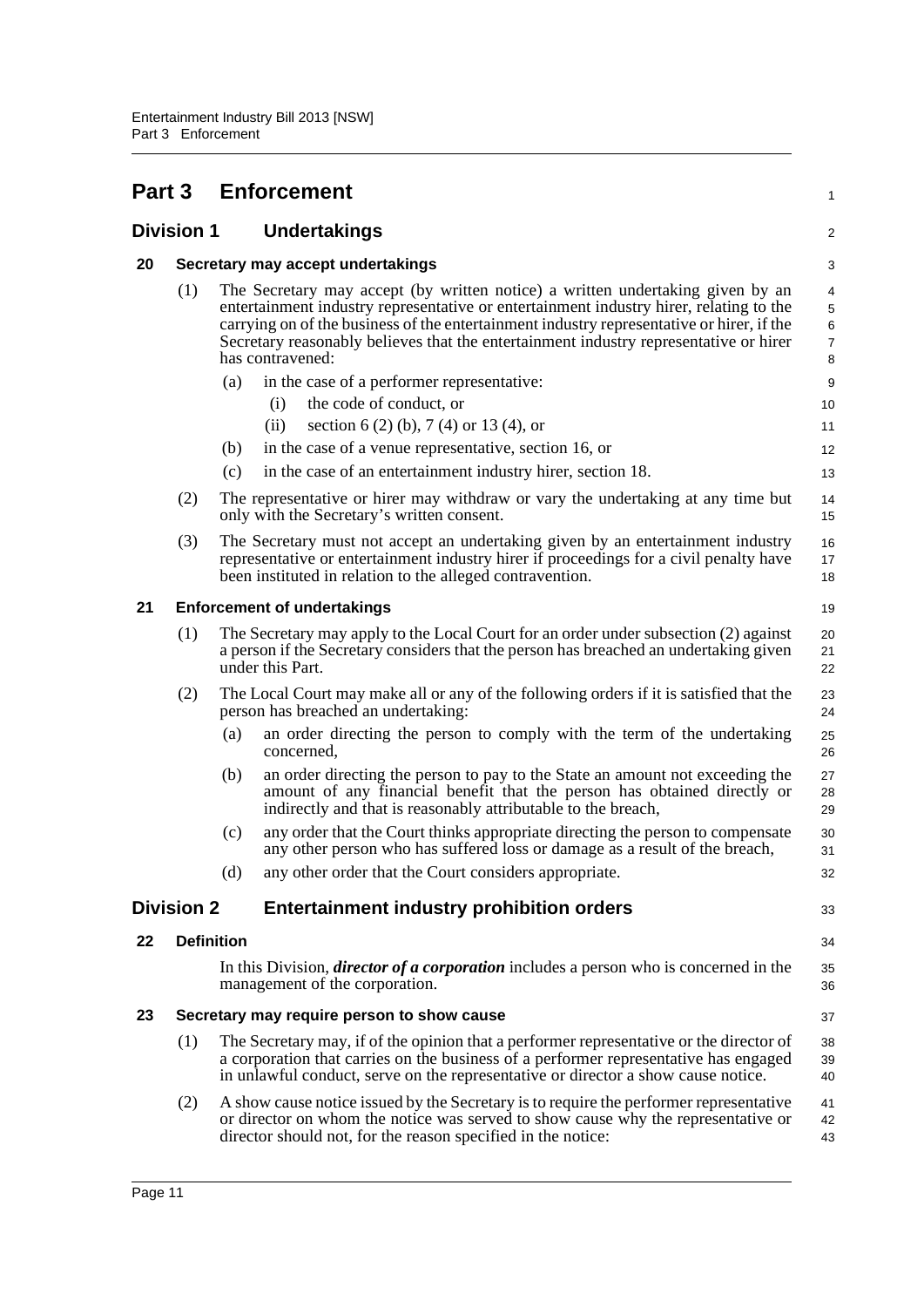<span id="page-19-0"></span>

|    |     | in the case of a performer representative, be prevented from continuing to<br>(a)<br>carry on the business of a performer representative, or                                                                                                                                                                                                                                                                                                                                        | $\mathbf{1}$<br>$\overline{c}$              |
|----|-----|-------------------------------------------------------------------------------------------------------------------------------------------------------------------------------------------------------------------------------------------------------------------------------------------------------------------------------------------------------------------------------------------------------------------------------------------------------------------------------------|---------------------------------------------|
|    |     | in the case of a person who is a director of a corporation that carries on the<br>(b)<br>business of a performer representative, be prevented from being a director of<br>such a corporation.                                                                                                                                                                                                                                                                                       | 3<br>$\overline{\mathbf{4}}$<br>$\mathbf 5$ |
|    | (3) | The notice must:                                                                                                                                                                                                                                                                                                                                                                                                                                                                    | 6                                           |
|    |     | be in writing, and<br>(a)                                                                                                                                                                                                                                                                                                                                                                                                                                                           | $\overline{7}$                              |
|    |     | (b)<br>specify the period (being at least 14 days after the notice is served) in which<br>the person may show cause.                                                                                                                                                                                                                                                                                                                                                                | 8<br>9                                      |
|    | (4) | The person on whom a notice to show cause has been served under this section may,<br>within the period specified in the notice, make a written submission to the Secretary<br>in relation to the matters to which the notice relates.                                                                                                                                                                                                                                               | 10<br>11<br>12                              |
|    | (5) | The Secretary:                                                                                                                                                                                                                                                                                                                                                                                                                                                                      | 13                                          |
|    |     | is to consider any submission made within the period specified in the notice,<br>(a)<br>and                                                                                                                                                                                                                                                                                                                                                                                         | 14<br>15                                    |
|    |     | (b)<br>may conduct such inquiries, or make such investigations, in relation to the<br>matters to which the notice relates as the Secretary thinks appropriate.                                                                                                                                                                                                                                                                                                                      | 16<br>17                                    |
| 24 |     | <b>Entertainment industry prohibition orders</b>                                                                                                                                                                                                                                                                                                                                                                                                                                    | 18                                          |
|    | (1) | The Secretary may, after serving a show cause notice on a person under this Part and<br>taking into consideration any submissions made in relation to the matter, apply to the<br>Supreme Court for an order under this section in respect of the person if the Secretary<br>is of the opinion that:                                                                                                                                                                                | 19<br>20<br>21<br>22                        |
|    |     | the person is likely to engage again, or continue to engage, in unlawful<br>(a)<br>conduct, or                                                                                                                                                                                                                                                                                                                                                                                      | 23<br>24                                    |
|    |     | (b)<br>if the person is a director of a corporation that carries on the business of a<br>performer representative, the person is likely to knowingly authorise or permit<br>the corporation to engage again, or continue to engage, in unlawful conduct.                                                                                                                                                                                                                            | 25<br>26<br>27                              |
|    | (2) | The Supreme Court may, on the application of the Secretary, make an order (an<br><i>entertainment industry prohibition order</i> ) prohibiting the person from carrying on<br>the business of a performer representative or being a director of a corporation that<br>carries on the business of a performer representative for an indefinite period or for a<br>period specified in the order and may make such other orders as the Court considers<br>appropriate in relation to: | 28<br>29<br>30<br>31<br>32<br>33            |
|    |     | (a)<br>the carrying on of the business of a performer representative by the person, or                                                                                                                                                                                                                                                                                                                                                                                              | 34                                          |
|    |     | if the person is a director of a corporation that carries on the business of a<br>(b)<br>performer representative, the conduct of a person as a director of such a<br>corporation.                                                                                                                                                                                                                                                                                                  | 35<br>36<br>37                              |
|    | (3) | The Supreme Court may also, if the Court is satisfied that a person has sustained loss<br>or damage as a result of the unlawful conduct of the person against whom the order<br>is made, order the person to compensate the other person for the loss or damage.                                                                                                                                                                                                                    | 38<br>39<br>40                              |
|    | (4) | The Supreme Court may amend or revoke an order made under this section, on the<br>application of the Secretary or of the person who is subject to the order concerned, if<br>the Court is satisfied that there are reasonable grounds for doing so.                                                                                                                                                                                                                                 | 41<br>42<br>43                              |
|    |     |                                                                                                                                                                                                                                                                                                                                                                                                                                                                                     |                                             |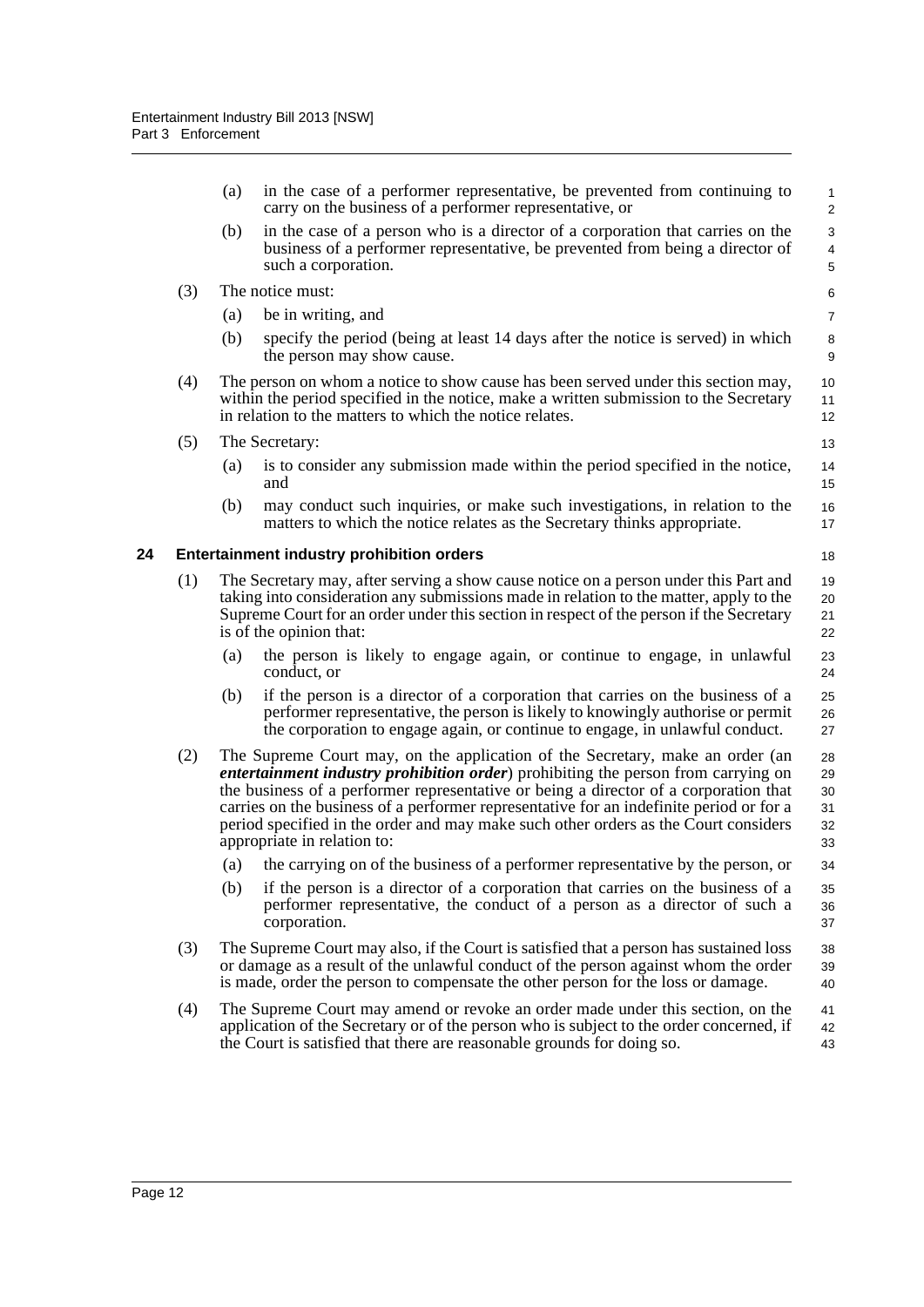<span id="page-20-2"></span><span id="page-20-1"></span><span id="page-20-0"></span>

| <b>Division 3</b> |                   |     | <b>Authorised officers</b>                                                                                                                                                                                                                                                                                                                                                                    |                               |  |  |
|-------------------|-------------------|-----|-----------------------------------------------------------------------------------------------------------------------------------------------------------------------------------------------------------------------------------------------------------------------------------------------------------------------------------------------------------------------------------------------|-------------------------------|--|--|
| 25                | <b>Definition</b> |     |                                                                                                                                                                                                                                                                                                                                                                                               |                               |  |  |
|                   |                   |     | In this Act, <i>authorised officer</i> means:                                                                                                                                                                                                                                                                                                                                                 | $\overline{\mathbf{c}}$<br>3  |  |  |
|                   |                   | (a) | a person appointed as an inspector for the purposes of the Industrial Relations<br>Act 1996, or                                                                                                                                                                                                                                                                                               | $\overline{\mathcal{L}}$<br>5 |  |  |
|                   |                   | (b) | any other person eligible to be appointed as an inspector under that Act who is<br>authorised, in writing, by the Secretary or the Minister to exercise the<br>functions of an authorised officer.                                                                                                                                                                                            | 6<br>7<br>8                   |  |  |
| 26                |                   |     | <b>Authorised officer's powers</b>                                                                                                                                                                                                                                                                                                                                                            | 9                             |  |  |
|                   | (1)               |     | An authorised officer may exercise powers under this section only for the purpose of<br>investigating possible unlawful conduct.                                                                                                                                                                                                                                                              | 10<br>11                      |  |  |
|                   | (2)               |     | An authorised officer may, at any reasonable time, enter and inspect any premises<br>that the officer has reasonable grounds to suspect are the premises of an<br>entertainment industry representative or entertainment industry hirer, and inspect<br>any work being done there and, while on any premises entered under this section:                                                      | 12<br>13<br>14<br>15          |  |  |
|                   |                   | (a) | require any person employed or engaged at the premises to produce to the<br>authorised officer such records or other documents as are required to be kept<br>under this Act or the regulations and are in the custody or under the control of<br>the person so employed or engaged, and                                                                                                       | 16<br>17<br>18<br>19          |  |  |
|                   |                   | (b) | question any entertainment industry representative, entertainment industry<br>hirer, or employee of a representative or hirer, as to any matter concerning the<br>possible unlawful conduct.                                                                                                                                                                                                  | 20<br>21<br>22                |  |  |
|                   | (3)               |     | An authorised officer may, at any time:                                                                                                                                                                                                                                                                                                                                                       | 23                            |  |  |
|                   |                   | (a) | require an entertainment industry representative or entertainment industry<br>hirer to produce for the authorised officer's examination, at such time and<br>place as the officer may reasonably specify, any specified records required to<br>be kept under this Act (and retain any such record for such period as may be<br>necessary in order to take copies of or extracts from it), and | 24<br>25<br>26<br>27<br>28    |  |  |
|                   |                   | (b) | require an entertainment industry representative or entertainment industry<br>hirer to deliver to the authorised officer, within such time and to such place as<br>the officer may reasonably specify, any specified information concerning<br>possible unlawful conduct, and                                                                                                                 | 29<br>30<br>31<br>32          |  |  |
|                   |                   | (c) | make such other examinations and inquiries as the authorised officer thinks<br>necessary to ascertain whether the requirements of this Act or the regulations<br>are being or have been contravened.                                                                                                                                                                                          | 33<br>34<br>35                |  |  |
|                   | (4)               |     | A requirement of an authorised officer under this section may be made personally or<br>by notice in writing served by post.                                                                                                                                                                                                                                                                   | 36<br>37                      |  |  |
|                   | (5)               |     | An authorised officer who enters premises under this section may seize anything that<br>the officer reasonably considers to be evidence of a contravention of this Act or the<br>regulations.                                                                                                                                                                                                 | 38<br>39<br>40                |  |  |
|                   | (6)               |     | An authorised officer must not exercise the powers conferred by this section in<br>relation to any part of any premises used for residential purposes except:                                                                                                                                                                                                                                 | 41<br>42                      |  |  |
|                   |                   | (a) | with the permission of the occupier of the premises, or                                                                                                                                                                                                                                                                                                                                       | 43                            |  |  |
|                   |                   | (b) | under the authority conferred by a search warrant issued under section 27.                                                                                                                                                                                                                                                                                                                    | 44                            |  |  |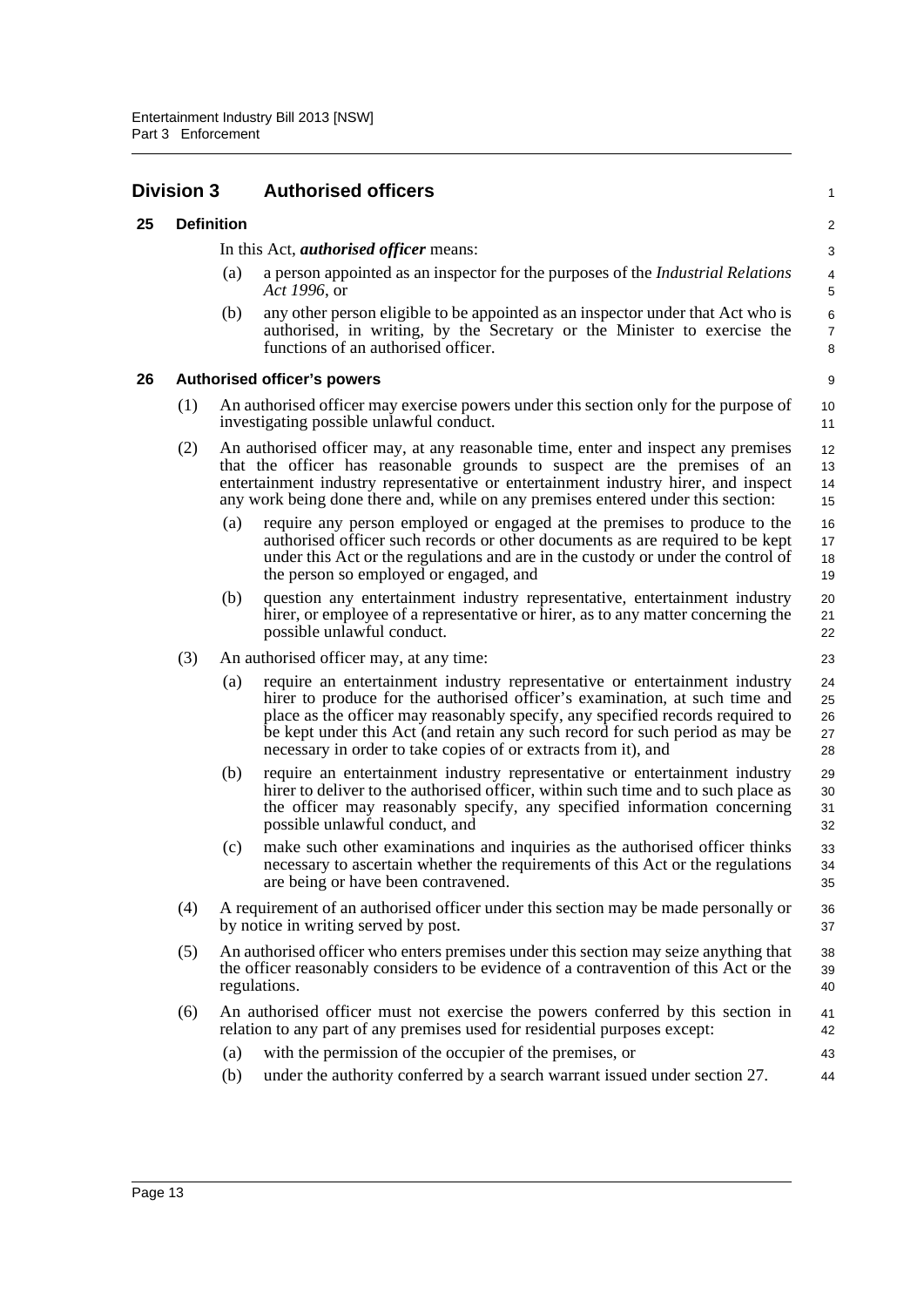#### <span id="page-21-0"></span>**27 Search warrants**

<span id="page-21-1"></span>

|    | (1) |     | An authorised officer may apply to an issuing officer for a search warrant if the<br>applicant has reasonable grounds for believing that a provision of this Act or the<br>regulations has been or is being contravened on premises.                                                                                                                                          | $\overline{2}$<br>3<br>$\overline{4}$           |
|----|-----|-----|-------------------------------------------------------------------------------------------------------------------------------------------------------------------------------------------------------------------------------------------------------------------------------------------------------------------------------------------------------------------------------|-------------------------------------------------|
|    | (2) | (a) | An issuing officer to whom an application for a search warrant is made under this<br>section may, if satisfied that there are reasonable grounds for doing so, issue a search<br>warrant authorising the authorised officer named in the warrant, when accompanied<br>by a police officer, and any other person named in the warrant:<br>to enter the premises concerned, and | 5<br>$6\phantom{a}$<br>$\overline{7}$<br>8<br>9 |
|    |     | (b) | to search the premises for evidence of a contravention of this Act, the<br>regulations or the code of conduct.                                                                                                                                                                                                                                                                | 10<br>11                                        |
|    | (3) |     | Division 4 of Part 5 of the Law Enforcement (Powers and Responsibilities) Act 2002<br>applies to a search warrant issued under this section.                                                                                                                                                                                                                                  | 12<br>13                                        |
|    | (4) |     | In this section:<br><i>issuing officer</i> means an authorised officer within the meaning of the Law<br>Enforcement (Powers and Responsibilities) Act 2002.                                                                                                                                                                                                                   | 14<br>15<br>16                                  |
| 28 |     |     | Offence to obstruct etc authorised officer                                                                                                                                                                                                                                                                                                                                    | 17                                              |
|    |     |     | A person must not, without reasonable excuse:                                                                                                                                                                                                                                                                                                                                 | 18                                              |
|    |     | (a) | obstruct or hinder an authorised officer in the exercise by the authorised<br>officer of any function under this Division or when executing a search warrant<br>under section 27, or                                                                                                                                                                                          | 19<br>20<br>21                                  |
|    |     | (b) | fail to comply with a requirement of an authorised officer under this Division.<br>Maximum penalty: 50 penalty units.                                                                                                                                                                                                                                                         | 22<br>23                                        |

1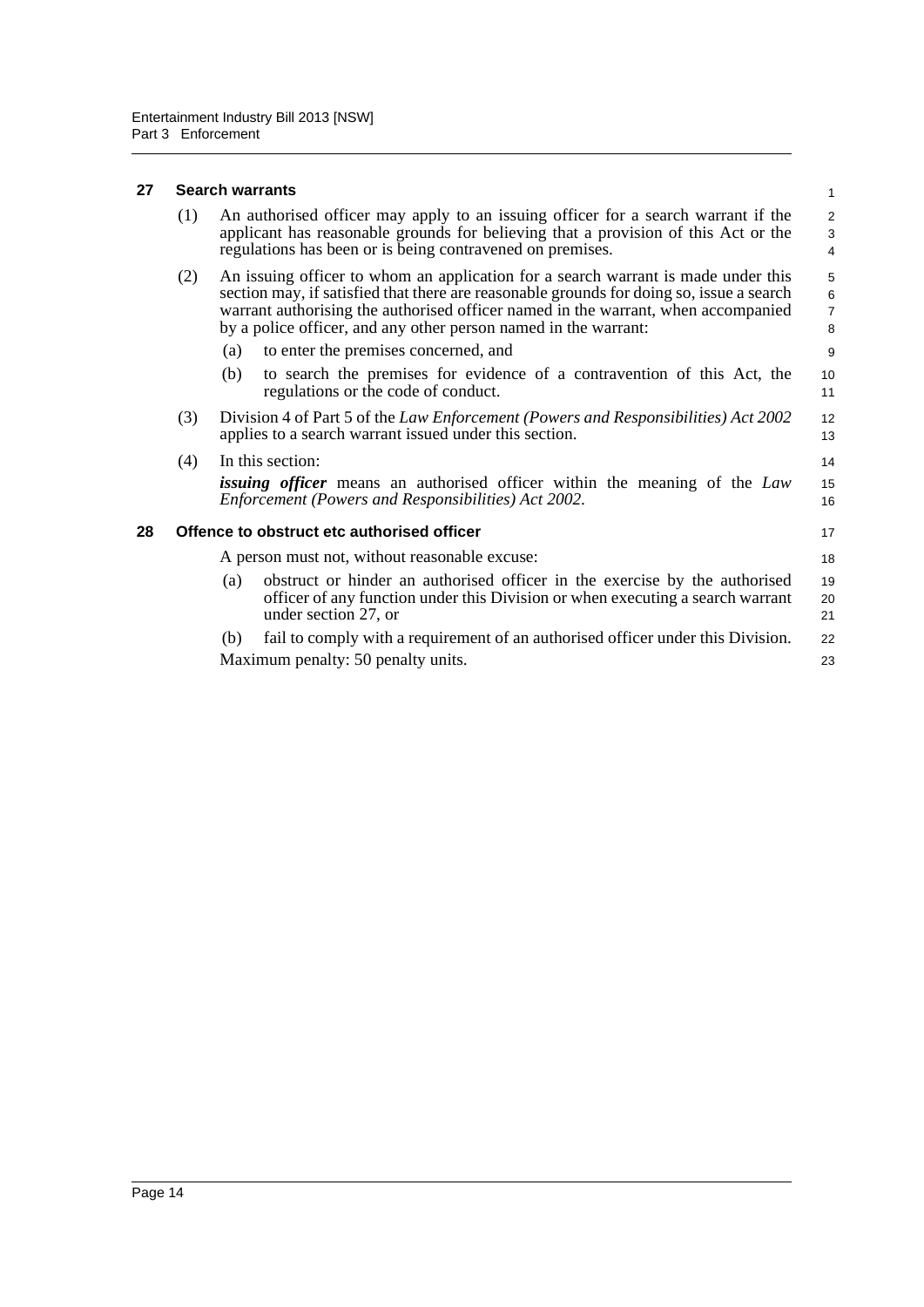<span id="page-22-2"></span><span id="page-22-1"></span><span id="page-22-0"></span>

| Part 4 |     | Disclosure of information about contraventions |                                                                                                                                                                                                                                                                                              |                     |  |  |
|--------|-----|------------------------------------------------|----------------------------------------------------------------------------------------------------------------------------------------------------------------------------------------------------------------------------------------------------------------------------------------------|---------------------|--|--|
| 29     |     |                                                | Secretary may keep register                                                                                                                                                                                                                                                                  | $\sqrt{2}$          |  |  |
|        | (1) |                                                | The Secretary may keep a register (the <i>register</i> ) of information about the following:                                                                                                                                                                                                 | 3                   |  |  |
|        |     | (a)                                            | offences committed against this Act or the regulations,                                                                                                                                                                                                                                      | $\overline{4}$      |  |  |
|        |     | (b)                                            | undertakings given to the Secretary by entertainment industry representatives<br>or entertainment industry hirers,                                                                                                                                                                           | 5<br>6              |  |  |
|        |     | (c)                                            | entertainment industry prohibition orders,                                                                                                                                                                                                                                                   | $\overline{7}$      |  |  |
|        |     | (d)                                            | civil penalty orders.                                                                                                                                                                                                                                                                        | 8                   |  |  |
|        | (2) |                                                | The register may contain any of the following information in relation to a person who<br>has been convicted of an offence under this Act or the regulations, who has given an<br>undertaking or who is the subject of an entertainment industry prohibition order or<br>civil penalty order: | 9<br>10<br>11<br>12 |  |  |
|        |     | (a)                                            | the name of the person,                                                                                                                                                                                                                                                                      | 13                  |  |  |
|        |     | (b)                                            | the name and address of the usual place of business (if any) of the person,                                                                                                                                                                                                                  | 14                  |  |  |
|        |     | (c)                                            | the trade name (if any) under which the person trades,                                                                                                                                                                                                                                       | 15                  |  |  |
|        |     | (d)                                            | if the person is a corporation, the names of the chief executive officer and any<br>director of the corporation,                                                                                                                                                                             | 16<br>17            |  |  |
|        |     | (e)                                            | if the person has committed an offence:                                                                                                                                                                                                                                                      | 18                  |  |  |
|        |     |                                                | a description of the nature and circumstances of the offence, the<br>(i)<br>decision of the court and the penalty imposed, and                                                                                                                                                               | 19<br>20            |  |  |
|        |     |                                                | the enforcement agency or other body under the direction of which, or<br>(ii)<br>on behalf of whom, the relevant prosecution was conducted,                                                                                                                                                  | 21<br>22            |  |  |
|        |     | (f)                                            | if the person has given an undertaking, a copy of the undertaking,                                                                                                                                                                                                                           | 23                  |  |  |
|        |     | (g)                                            | if the person is the subject of an entertainment industry prohibition order, a<br>copy of the order,                                                                                                                                                                                         | 24<br>25            |  |  |
|        |     | (h)                                            | if the person is the subject of a civil penalty order, a copy of the order.                                                                                                                                                                                                                  | 26                  |  |  |
|        | (3) |                                                | Information relating to a particular offence is not to be published on the register until:                                                                                                                                                                                                   | 27                  |  |  |
|        |     | (a)                                            | if no appeal is made, after the last day on which an appeal may be made against<br>the conviction, or                                                                                                                                                                                        | 28<br>29            |  |  |
|        |     | (b)                                            | if an appeal is made, after a final order has been made on appeal affirming the<br>conviction.                                                                                                                                                                                               | 30<br>31            |  |  |
|        | (4) |                                                | The register may be kept in such form as the Secretary considers appropriate.                                                                                                                                                                                                                | 32                  |  |  |
|        | (5) | offence.                                       | For the purposes of this Part, an order under section 10 of the Crimes (Sentencing<br><i>Procedure)</i> Act 1999 in relation to an offence is taken to be a conviction for the                                                                                                               | 33<br>34<br>35      |  |  |
| 30     |     |                                                | Publication of information on register                                                                                                                                                                                                                                                       | 36                  |  |  |
|        | (1) | Treasury.                                      | The register is to be made available for public inspection on the website of the                                                                                                                                                                                                             | 37<br>38            |  |  |
|        | (2) |                                                | Information contained in the register may be provided to members of the public in<br>any other manner approved by the Secretary.                                                                                                                                                             | 39<br>40            |  |  |
|        | (3) |                                                | Without limiting subsection (2), the Secretary may publish any information<br>contained in the register in the Gazette or in a newspaper circulating in this State.                                                                                                                          | 41<br>42            |  |  |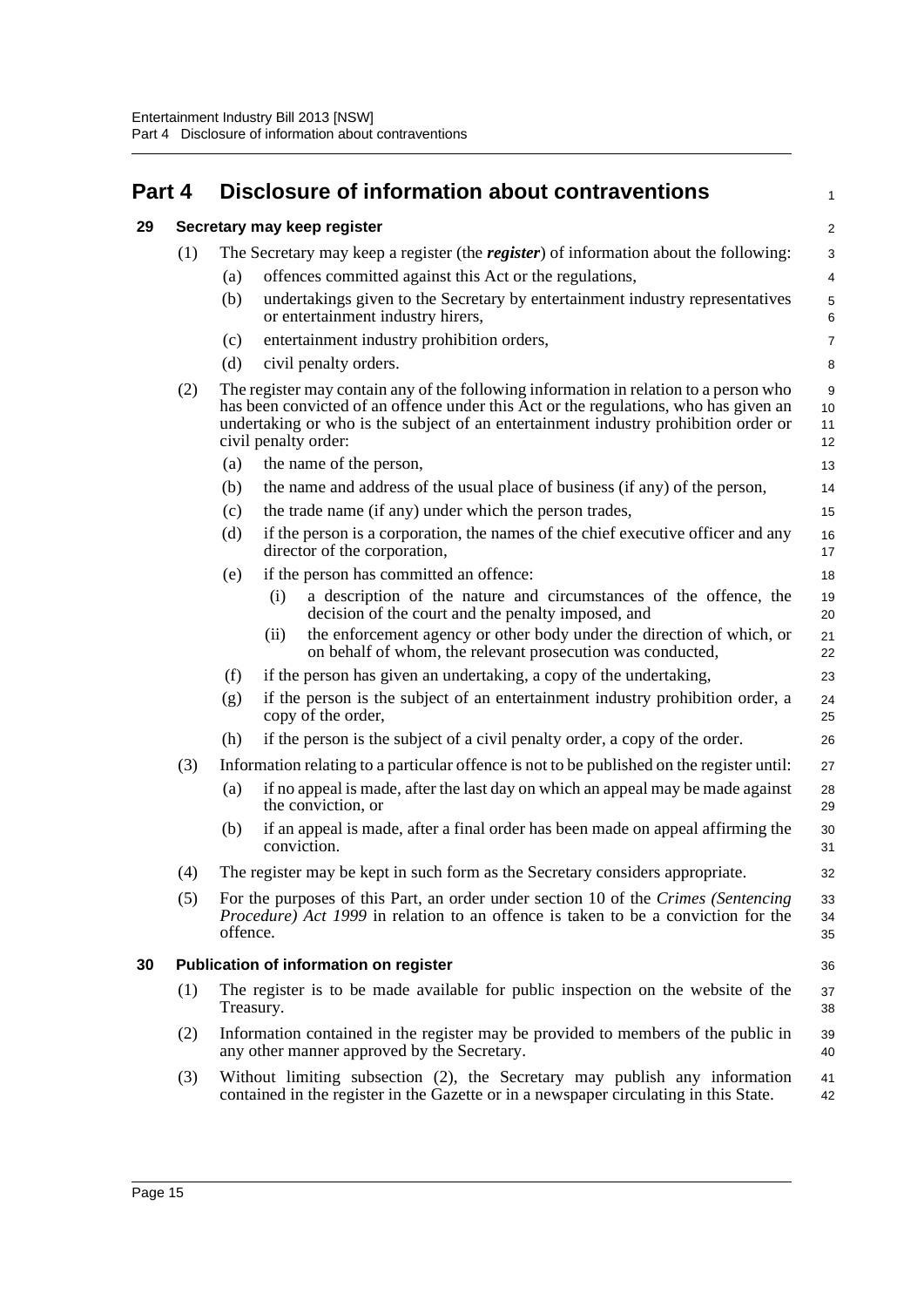## <span id="page-23-0"></span>**31 Correction of register**

<span id="page-23-1"></span>

| 31 |     |           | <b>Correction of register</b>                                                                                                                                                                                                                                                                                                        | $\mathbf{1}$                 |
|----|-----|-----------|--------------------------------------------------------------------------------------------------------------------------------------------------------------------------------------------------------------------------------------------------------------------------------------------------------------------------------------|------------------------------|
|    | (1) |           | The Secretary must correct any error or omission in information in the register as<br>soon as practicable after becoming aware of the error or omission.                                                                                                                                                                             | $\overline{\mathbf{c}}$<br>3 |
|    | (2) |           | The Secretary may correct any error in, or omission from, the register on the<br>Secretary's own initiative or on an application by a person under this Part.                                                                                                                                                                        | $\overline{4}$<br>$\sqrt{5}$ |
| 32 |     |           | Removal of information from register                                                                                                                                                                                                                                                                                                 | 6                            |
|    | (1) |           | The Secretary may remove any information from the register.                                                                                                                                                                                                                                                                          | $\overline{7}$               |
|    | (2) |           | The Secretary must remove information about a conviction for a particular offence<br>from the register as soon as practicable after becoming aware that:                                                                                                                                                                             | 8<br>9                       |
|    |     | (a)       | the conviction has been quashed or annulled, or                                                                                                                                                                                                                                                                                      | 10                           |
|    |     | (b)       | an appeal has been made against the conviction, or                                                                                                                                                                                                                                                                                   | 11                           |
|    |     | (c)       | a period of 2 years has elapsed since the end of the period during which an<br>appeal could have been made against the conviction, or if an appeal was made<br>against the conviction, the date on which a final order was made affirming the<br>conviction.                                                                         | 12<br>13<br>14<br>15         |
|    | (3) |           | The Secretary must remove information about a civil penalty order being made in<br>relation to a person as soon as practicable after becoming aware that:                                                                                                                                                                            | 16<br>17                     |
|    |     | (a)       | an appeal has been lodged against the making of the order, or                                                                                                                                                                                                                                                                        | 18                           |
|    |     | (b)       | the order has been overturned, or                                                                                                                                                                                                                                                                                                    | 19                           |
|    |     | (c)       | a period of 2 years has elapsed since the end of the period during which an<br>appeal could have been made against the making of the order, or if an appeal<br>was made against the making of the order, the date on which a final order was<br>made affirming the order.                                                            | 20<br>21<br>22<br>23         |
|    | (4) |           | However, in a case where the Secretary removes information from the register<br>because an appeal is made against a conviction for an offence or the making of a civil<br>penalty order, the Secretary may restore information regarding the offence or order<br>to the register if satisfied that any such appeal was unsuccessful. | 24<br>25<br>26<br>27         |
|    | (5) |           | The Secretary must remove information about an undertaking being given by an<br>entertainment industry representative or entertainment industry hirer as soon as<br>practicable after becoming aware that the undertaking has expired or has otherwise<br>ceased to be in force.                                                     | 28<br>29<br>30<br>31         |
|    | (6) |           | The Secretary must remove information about an entertainment industry prohibition<br>order being made in relation to a person as soon as practicable after becoming aware<br>that the person is no longer subject to a prohibition order.                                                                                            | 32<br>33<br>34               |
|    | (7) | register. | The Secretary may remove any information about an undertaking, entertainment<br>industry prohibition order, civil penalty order or conviction for an offence from the<br>register if it is appropriate in the circumstances to remove the information from the                                                                       | 35<br>36<br>37<br>38         |
|    | (8) |           | The Secretary may remove information from the register on the Secretary's own<br>initiative or on an application by a person under this Part.                                                                                                                                                                                        | 39<br>40                     |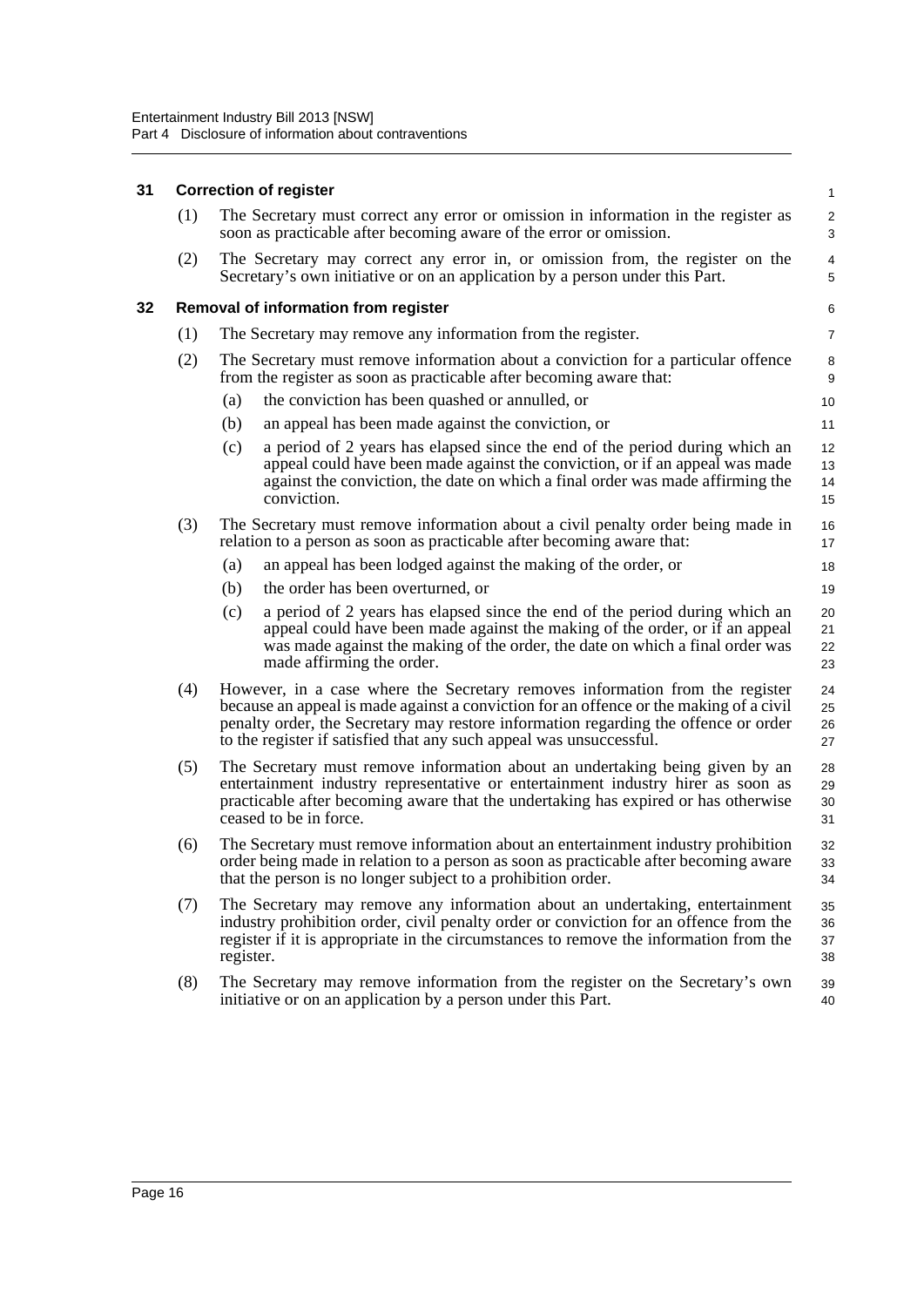<span id="page-24-2"></span><span id="page-24-1"></span><span id="page-24-0"></span>

| Part 5 |     | <b>General</b>         |                                                                                                                                                                                                                                                                                                                                 |                      |  |  |  |  |
|--------|-----|------------------------|---------------------------------------------------------------------------------------------------------------------------------------------------------------------------------------------------------------------------------------------------------------------------------------------------------------------------------|----------------------|--|--|--|--|
| 33     |     |                        | <b>Disclosure of relevant information</b>                                                                                                                                                                                                                                                                                       | 2                    |  |  |  |  |
|        | (1) | made:                  | A person must not disclose any relevant information obtained in connection with the<br>administration or execution of this Act or the regulations unless the disclosure is                                                                                                                                                      | 3<br>$\pmb{4}$<br>5  |  |  |  |  |
|        |     | (a)                    | with the consent of the person from whom the information was obtained, or                                                                                                                                                                                                                                                       | 6                    |  |  |  |  |
|        |     | (b)                    | in connection with the administration or execution of this Act, or                                                                                                                                                                                                                                                              | $\overline{7}$       |  |  |  |  |
|        |     | (c)                    | for the purposes of any legal proceedings arising out of this Act or the<br>regulations or of any report of any such proceedings, or                                                                                                                                                                                            | 8<br>9               |  |  |  |  |
|        |     | (d)                    | to the Children's Guardian in connection with the engagement of child<br>performers, or                                                                                                                                                                                                                                         | 10<br>11             |  |  |  |  |
|        |     | (e)                    | in accordance with a requirement imposed under the Ombudsman Act 1974, or                                                                                                                                                                                                                                                       | 12                   |  |  |  |  |
|        |     | (f)                    | with any other lawful excuse.                                                                                                                                                                                                                                                                                                   | 13                   |  |  |  |  |
|        |     |                        | Maximum penalty: 40 penalty units.                                                                                                                                                                                                                                                                                              | 14                   |  |  |  |  |
|        | (2) |                        | In this section:                                                                                                                                                                                                                                                                                                                | 15                   |  |  |  |  |
|        |     |                        | <i>relevant information</i> means:                                                                                                                                                                                                                                                                                              | 16                   |  |  |  |  |
|        |     | (a)                    | information concerning the business or financial affairs of the person from<br>whom the information is obtained, or                                                                                                                                                                                                             | 17<br>18             |  |  |  |  |
|        |     | (b)                    | information concerning any investigation under Division 3 of Part 3.                                                                                                                                                                                                                                                            | 19                   |  |  |  |  |
| 34     |     | <b>Penalty notices</b> |                                                                                                                                                                                                                                                                                                                                 | 20                   |  |  |  |  |
|        | (1) |                        | An authorised officer may serve a penalty notice on a person if it appears to the<br>officer that the person has committed an offence under this Act or the regulations,<br>being an offence prescribed by the regulations as a penalty notice offence.                                                                         | 21<br>22<br>23       |  |  |  |  |
|        | (2) |                        | A penalty notice is a notice to the effect that, if the person served does not wish to<br>have the matter determined by a court, the person can pay, within the time and to the<br>person specified in the notice, the amount of the penalty prescribed by the regulations<br>for the offence if dealt with under this section. | 24<br>25<br>26<br>27 |  |  |  |  |
|        | (3) |                        | A penalty notice under this section is declared to be a penalty notice for the purposes<br>of the <i>Fines Act 1996</i> .                                                                                                                                                                                                       | 28<br>29             |  |  |  |  |
|        | (4) |                        | A penalty notice may be served personally or by post.                                                                                                                                                                                                                                                                           | 30                   |  |  |  |  |
|        | (5) |                        | If the amount of penalty prescribed for an alleged offence is paid under this section,<br>no person is liable to any further proceedings for the alleged offence.                                                                                                                                                               | 31<br>32             |  |  |  |  |
|        | (6) |                        | Payment under this section is not to be regarded as an admission of liability for the<br>purpose of, and does not in any way affect or prejudice, any civil claim, action or<br>proceeding arising out of the same occurrence.                                                                                                  | 33<br>34<br>35       |  |  |  |  |
|        | (7) |                        | The regulations may:                                                                                                                                                                                                                                                                                                            | 36                   |  |  |  |  |
|        |     | (a)                    | prescribe an offence for the purposes of this section by specifying the offence<br>or by referring to the provision creating the offence, and                                                                                                                                                                                   | 37<br>38             |  |  |  |  |
|        |     | (b)                    | prescribe the amount of penalty payable for the offence if dealt with under this<br>section, and                                                                                                                                                                                                                                | 39<br>40             |  |  |  |  |
|        |     | (c)                    | prescribe different amounts of penalties for different offences or classes of<br>offences.                                                                                                                                                                                                                                      | 41<br>42             |  |  |  |  |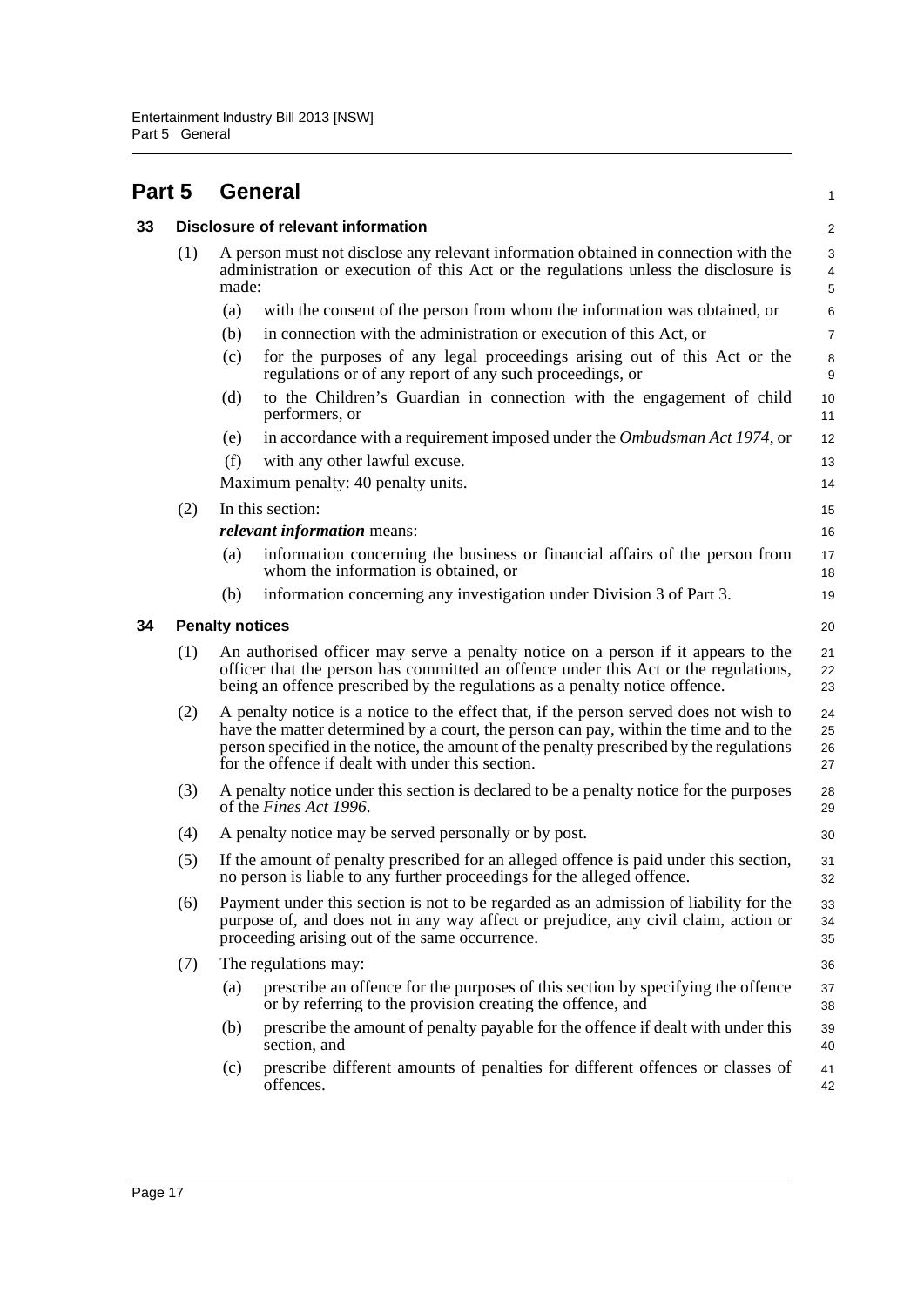<span id="page-25-4"></span><span id="page-25-3"></span><span id="page-25-2"></span><span id="page-25-1"></span><span id="page-25-0"></span>

|    | (8) | The amount of a penalty prescribed under this section for an offence is not to exceed<br>the maximum amount of penalty that could be imposed for the offence by a court.                                                                                                                                                                                                 | 1<br>$\overline{\mathbf{c}}$ |  |  |  |  |
|----|-----|--------------------------------------------------------------------------------------------------------------------------------------------------------------------------------------------------------------------------------------------------------------------------------------------------------------------------------------------------------------------------|------------------------------|--|--|--|--|
|    | (9) | This section does not limit the operation of any other provision of, or made under,<br>this or any other Act relating to proceedings that may be taken in respect of offences.                                                                                                                                                                                           | 3<br>4                       |  |  |  |  |
| 35 |     | <b>Delegation</b><br>5                                                                                                                                                                                                                                                                                                                                                   |                              |  |  |  |  |
|    |     | The Secretary may delegate any function of the Secretary under this Act (other than<br>this power of delegation) to:                                                                                                                                                                                                                                                     | 6<br>$\overline{7}$          |  |  |  |  |
|    |     | any member of staff of the Treasury, or<br>(a)                                                                                                                                                                                                                                                                                                                           | 8                            |  |  |  |  |
|    |     | (b)<br>any person, or any class of persons, authorised for the purposes of this section<br>by the regulations.                                                                                                                                                                                                                                                           | 9<br>10                      |  |  |  |  |
| 36 |     | <b>Personal liability</b>                                                                                                                                                                                                                                                                                                                                                | 11                           |  |  |  |  |
|    | (1) | A matter or thing done or omitted to be done by the Secretary or any person acting<br>under the direction of the Secretary, if the matter or thing was done or omitted to be<br>done in good faith for the purposes of executing this or any other Act, does not<br>subject the Secretary or a person so acting personally to any action, liability, claim<br>or demand. | 12<br>13<br>14<br>15<br>16   |  |  |  |  |
|    | (2) | However, any such liability attaches instead to the Crown.                                                                                                                                                                                                                                                                                                               | 17                           |  |  |  |  |
| 37 |     | Liability of directors and managers of corporations                                                                                                                                                                                                                                                                                                                      | 18                           |  |  |  |  |
|    | (1) | If a corporation contravenes, whether by act or omission, a provision of this Act or<br>the regulations, each person who is a director of the corporation or who is concerned<br>in the management of the corporation is taken to have engaged in the same unlawful<br>conduct if the person knowingly authorised or permitted the unlawful conduct.                     | 19<br>20<br>21<br>22         |  |  |  |  |
|    | (2) | A person may be proceeded against and convicted under a provision pursuant to this<br>section whether or not the corporation has been proceeded against or convicted under<br>that provision.                                                                                                                                                                            | 23<br>24<br>25               |  |  |  |  |
|    | (3) | Nothing in this section affects any liability imposed on a corporation for an offence<br>committed by the corporation against this Act or the regulations.                                                                                                                                                                                                               | 26<br>27                     |  |  |  |  |
| 38 |     | <b>Contracting out void</b>                                                                                                                                                                                                                                                                                                                                              | 28                           |  |  |  |  |
|    |     | The provisions of this Act and the regulations have effect despite any stipulation to<br>the contrary and no contract or agreement made or entered into before or after the<br>commencement of this section operates to annul, vary or exclude any of the<br>provisions of this Act or the regulations.                                                                  | 29<br>30<br>31<br>32         |  |  |  |  |
| 39 |     | <b>Service of documents</b>                                                                                                                                                                                                                                                                                                                                              | 33                           |  |  |  |  |
|    | (1) | A document that is authorised or required by this Act or the regulations to be served<br>on any person may be served by:                                                                                                                                                                                                                                                 | 34<br>35                     |  |  |  |  |
|    |     | in the case of a natural person:<br>(a)                                                                                                                                                                                                                                                                                                                                  | 36                           |  |  |  |  |
|    |     | delivering it to the person personally, or<br>(i)                                                                                                                                                                                                                                                                                                                        | 37                           |  |  |  |  |
|    |     | sending it by post to the address specified by the person for the giving<br>(ii)<br>or service of documents or, if no such address is specified, the<br>residential or business address of the person last known to the person<br>giving or serving the document, or                                                                                                     | 38<br>39<br>40<br>41         |  |  |  |  |
|    |     | sending it by facsimile transmission to the facsimile number of the<br>(iii)<br>person, or                                                                                                                                                                                                                                                                               | 42<br>43                     |  |  |  |  |
|    |     |                                                                                                                                                                                                                                                                                                                                                                          |                              |  |  |  |  |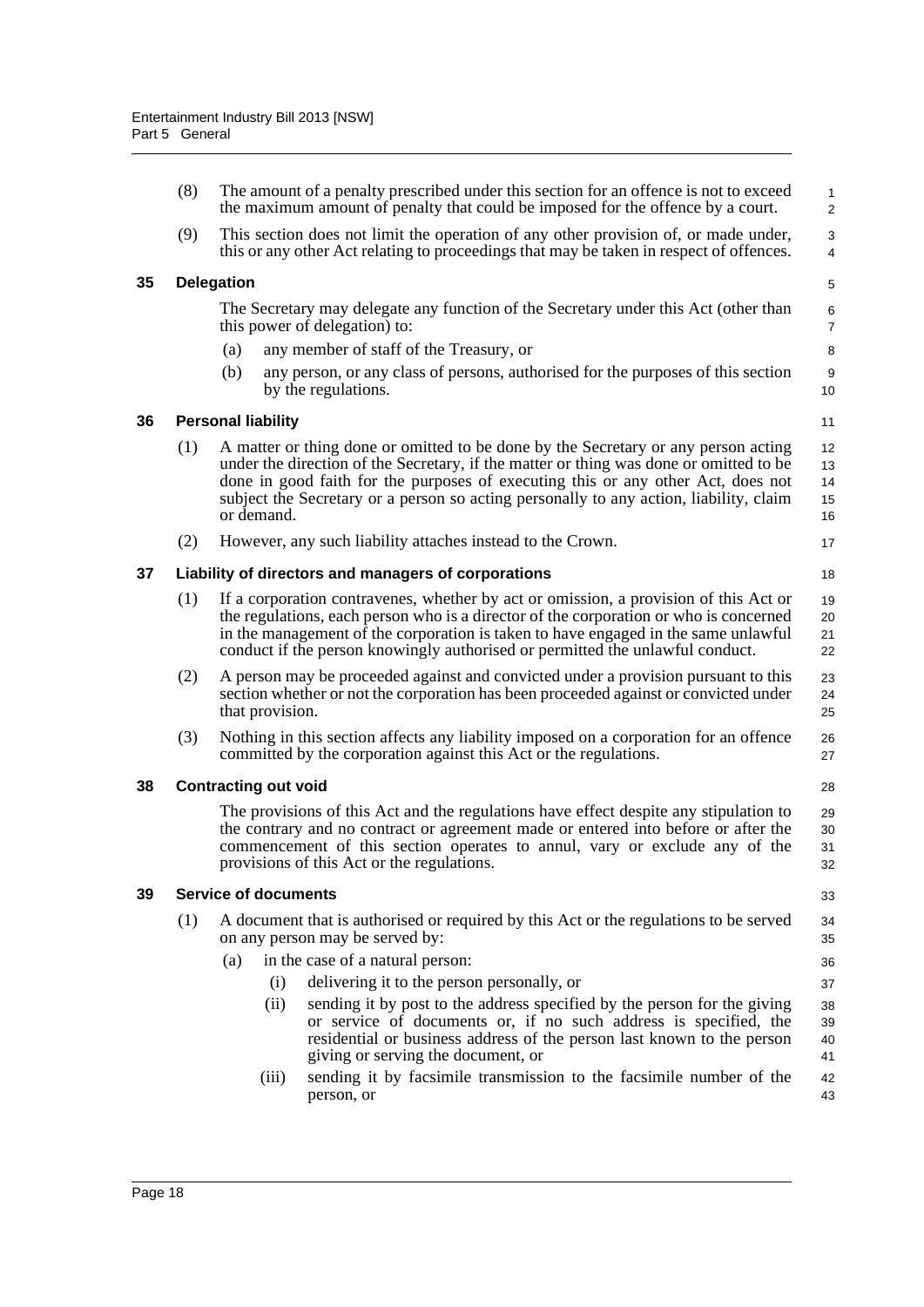<span id="page-26-2"></span><span id="page-26-1"></span><span id="page-26-0"></span>

|    |     | (b) |                | in the case of a body corporate:                                                                                                                                                                                                                                                           | $\mathbf{1}$                  |
|----|-----|-----|----------------|--------------------------------------------------------------------------------------------------------------------------------------------------------------------------------------------------------------------------------------------------------------------------------------------|-------------------------------|
|    |     |     | (i)            | leaving it with a person apparently of or above the age of 16 years at, or<br>by sending it by post to, the head office, a registered office or a principal<br>office of the body corporate or to an address specified by the body<br>corporate for the giving or service of documents, or | $\overline{2}$<br>3<br>4<br>5 |
|    |     |     | (ii)           | sending it by facsimile transmission to the facsimile number of the body<br>corporate.                                                                                                                                                                                                     | 6<br>$\overline{7}$           |
|    | (2) |     |                | Nothing in this section affects the operation of any provision of a law or of the rules<br>of a court authorising a document to be served on a person in any other manner.                                                                                                                 | 8<br>9                        |
| 40 |     |     |                | Service of documents on the Secretary                                                                                                                                                                                                                                                      | 10                            |
|    | (1) | to: |                | A document may be served on the Secretary by leaving it at, or by sending it by post                                                                                                                                                                                                       | 11<br>12                      |
|    |     | (a) |                | the office of the Treasury, or                                                                                                                                                                                                                                                             | 13                            |
|    |     | (b) |                | if the Treasury has more than one office, any one of its offices.                                                                                                                                                                                                                          | 14                            |
|    | (2) |     |                | Nothing in subsection (1) affects the operation of any provision of a law or of the<br>rules of a court authorising a document to be served on the Secretary in a manner not<br>provided for by subsection (1).                                                                            | 15<br>16<br>17                |
| 41 |     |     |                | <b>Proceedings for offences</b>                                                                                                                                                                                                                                                            | 18                            |
|    | (1) |     |                | Proceedings for an offence under this Act or the regulations may be taken and<br>prosecuted by any person acting with the authority of the Secretary.                                                                                                                                      | 19<br>20                      |
|    | (2) |     |                | Proceedings for an offence under this Act or the regulations are to be commenced not<br>more than 12 months after the date of the alleged offence.                                                                                                                                         | 21<br>22                      |
|    | (3) |     |                | Proceedings for an offence under this Act or the regulations are to be dealt with<br>summarily before an industrial magistrate or the Local Court.                                                                                                                                         | 23<br>24                      |
|    | (4) |     |                | In a prosecution for an offence under this Act or the regulations, an authority to<br>prosecute, purporting to have been signed by the Secretary, is evidence of such<br>authority without proof of the signature of the Secretary.                                                        | 25<br>26<br>27                |
| 42 |     |     |                | <b>Civil penalty for breaches</b>                                                                                                                                                                                                                                                          | 28                            |
|    | (1) |     | the following: | The Local Court may order the person to pay a pecuniary penalty not exceeding<br>\$10,000 (a <i>civil penalty</i> ) if the Court is satisfied that a person has contravened one of                                                                                                         | 29<br>30<br>31                |
|    |     | (a) |                | section $6(2)$ (b),                                                                                                                                                                                                                                                                        | 32                            |
|    |     | (b) |                | section $7(4)$ ,                                                                                                                                                                                                                                                                           | 33                            |
|    |     | (c) |                | section 13 $(4)$ ,                                                                                                                                                                                                                                                                         | 34                            |
|    |     | (d) |                | section 16,                                                                                                                                                                                                                                                                                | 35                            |
|    |     | (e) |                | section 18,                                                                                                                                                                                                                                                                                | 36                            |
|    |     | (f) |                | the code of conduct.                                                                                                                                                                                                                                                                       | 37                            |
|    |     |     |                | Note. Section 21 of the Interpretation Act 1987 provides that the expression "contravene" in<br>an Act includes a failure to comply.                                                                                                                                                       | 38<br>39                      |
|    | (2) |     |                | Proceedings for a civil penalty may be instituted by any of the following:                                                                                                                                                                                                                 | 40                            |
|    |     | (a) |                | an authorised officer or any other person authorised by or under this Act or the<br>regulations to institute proceedings for offences,                                                                                                                                                     | 41<br>42                      |
|    |     | (b) |                | if the contravention is alleged to have been committed by a performer<br>representative, a performer who, at the time of the alleged contravention, was<br>a party to an entertainment industry agreement with the representative.                                                         | 43<br>44<br>45                |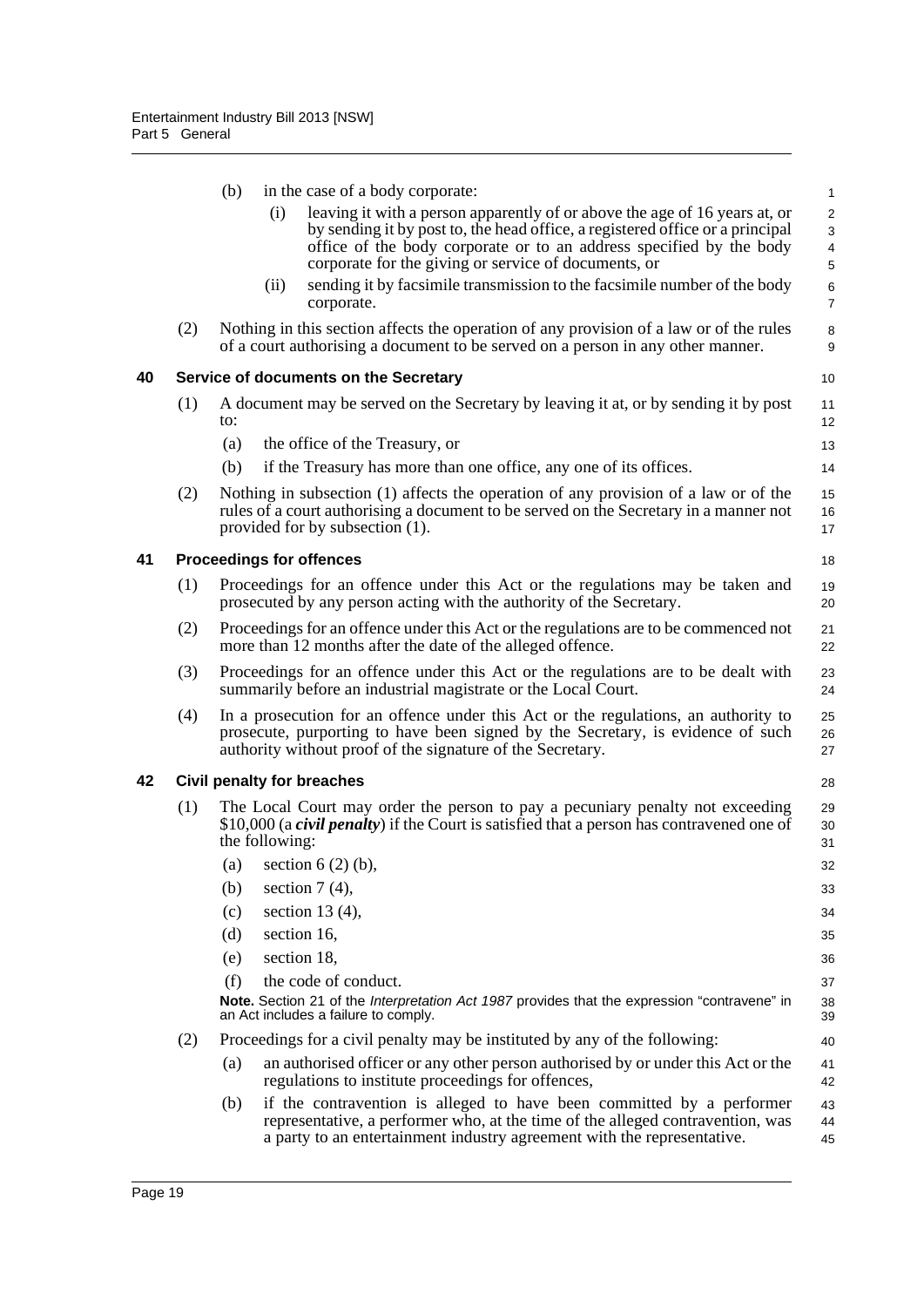| (3) | Proceedings for a civil penalty may only be instituted within 6 years after the<br>contravention.                                                                                                                                                                                                                                                                                                                  | $\mathbf{1}$<br>2                           |
|-----|--------------------------------------------------------------------------------------------------------------------------------------------------------------------------------------------------------------------------------------------------------------------------------------------------------------------------------------------------------------------------------------------------------------------|---------------------------------------------|
| (4) | To avoid doubt, the rules of evidence apply to proceedings for a civil penalty.                                                                                                                                                                                                                                                                                                                                    | 3                                           |
| (5) | Evidence given in proceedings for the recovery of money is not admissible in<br>proceedings for a civil penalty.                                                                                                                                                                                                                                                                                                   | 4<br>5                                      |
| (6) | In any proceedings for a civil penalty, the court may award costs to either party and<br>assess the amount of those costs. Costs cannot be awarded against the prosecutor<br>except in the circumstances in which costs can be awarded against the prosecutor in<br>criminal proceedings.                                                                                                                          | $6\phantom{1}6$<br>$\overline{7}$<br>8<br>9 |
| (7) | If the court orders a person to pay a pecuniary penalty, the penalty is payable to the<br>State.                                                                                                                                                                                                                                                                                                                   | 10<br>11                                    |
| (8) | The provisions of any Act relating to the recovery of penalties imposed for an offence<br>apply to the recovery of a pecuniary penalty imposed under a civil penalty order.                                                                                                                                                                                                                                        | 12<br>13                                    |
| (9) | If, at the time of making a civil penalty order in respect of a contravention of<br>section $6(2)$ (b), 7 (4), 16 or 18, the Local Court is satisfied that the amount required<br>to be paid under the section concerned remains outstanding, the Court may make<br>such orders with respect to the payment of the outstanding amount as the Court<br>considers appropriate.                                       | 14<br>15<br>16<br>17<br>18                  |
|     | Double jeopardy                                                                                                                                                                                                                                                                                                                                                                                                    | 19                                          |
| (1) | A person is not liable to be both convicted of an offence under this Act and the<br>subject of a civil penalty in respect of essentially the same act or omission.                                                                                                                                                                                                                                                 | 20<br>21                                    |
| (2) | Payment of a penalty in respect of an alleged offence under section 34 (Penalty<br>notices) is to be treated as a conviction for the offence for the purposes of this section.<br>The making of an order by the court under section 10 of the Crimes (Sentencing<br><i>Procedure)</i> Act 1999 in respect of an offence is also to be treated as a conviction for<br>the offence for the purposes of this section. | 22<br>23<br>24<br>25<br>26                  |
|     | <b>Regulations</b>                                                                                                                                                                                                                                                                                                                                                                                                 | 27                                          |
| (1) | The Governor may make regulations, not inconsistent with this Act, for or with<br>respect to any matter that by this Act is required or permitted to be prescribed or that<br>is necessary or convenient to be prescribed for carrying out or giving effect to this<br>Act.                                                                                                                                        | 28<br>29<br>30<br>31                        |
| (2) | In particular, the regulations may make provision for or with respect to:                                                                                                                                                                                                                                                                                                                                          | 32                                          |
|     | the form and content documents or records required to be kept by<br>(a)<br>entertainment industry representatives and entertainment industry hirers, and                                                                                                                                                                                                                                                           | 33<br>34                                    |
|     | the fees or other remuneration of entertainment industry representatives, and<br>(b)                                                                                                                                                                                                                                                                                                                               | 35                                          |
|     | the fees chargeable or payable for doing any act or providing any service for<br>(c)<br>the purposes of the regulations, and                                                                                                                                                                                                                                                                                       | 36<br>37                                    |
|     | the exclusion of a class of persons from the operation of this Act.<br>(d)                                                                                                                                                                                                                                                                                                                                         | 38                                          |
| (3) | A regulation may create an offence punishable by a penalty not exceeding 20 penalty<br>units.                                                                                                                                                                                                                                                                                                                      | 39<br>40                                    |
|     | <b>Review of Act</b>                                                                                                                                                                                                                                                                                                                                                                                               | 41                                          |
| (1) | The Minister is to review this Act to determine whether the policy objectives of the<br>Act remain valid and whether the terms of the Act remain appropriate for securing<br>those objectives.                                                                                                                                                                                                                     | 42<br>43<br>44                              |
|     |                                                                                                                                                                                                                                                                                                                                                                                                                    |                                             |

<span id="page-27-2"></span>**45 Review of Act**

<span id="page-27-0"></span>**43 Double jeopardy**

<span id="page-27-1"></span>**44 Regulations**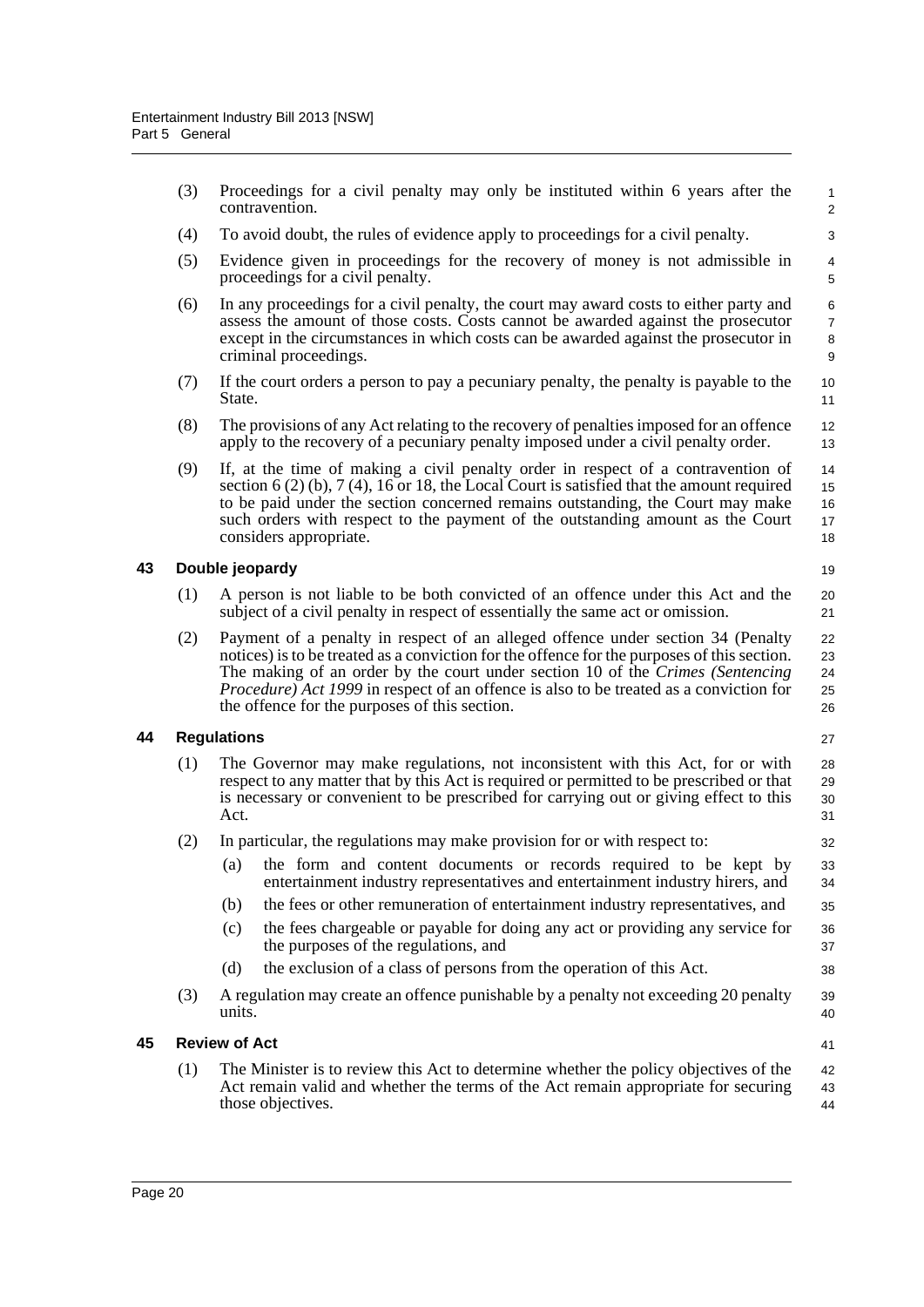<span id="page-28-0"></span>

| 46 | (5) | A report on the outcome of the interim review is to be tabled in each House of<br>Parliament within 12 months after the end of the period of 3 years.<br><b>Repeal of Act and regulation</b> | $\overline{7}$<br>8<br>9 |
|----|-----|----------------------------------------------------------------------------------------------------------------------------------------------------------------------------------------------|--------------------------|
|    | (4) | In addition, the Minister is to cause an interim review of the Act to be carried out, as<br>soon as possible after the period of 3 years from the commencement of this Act.                  | 5<br>6                   |
|    | (3) | A report on the outcome of the review is to be tabled in each House of Parliament<br>within 12 months after the end of the period of 8 years.                                                | 3<br>4                   |
|    | (2) | The review is to be undertaken as soon as possible after the period of 8 years from<br>the commencement of this Act.                                                                         | 1<br>2                   |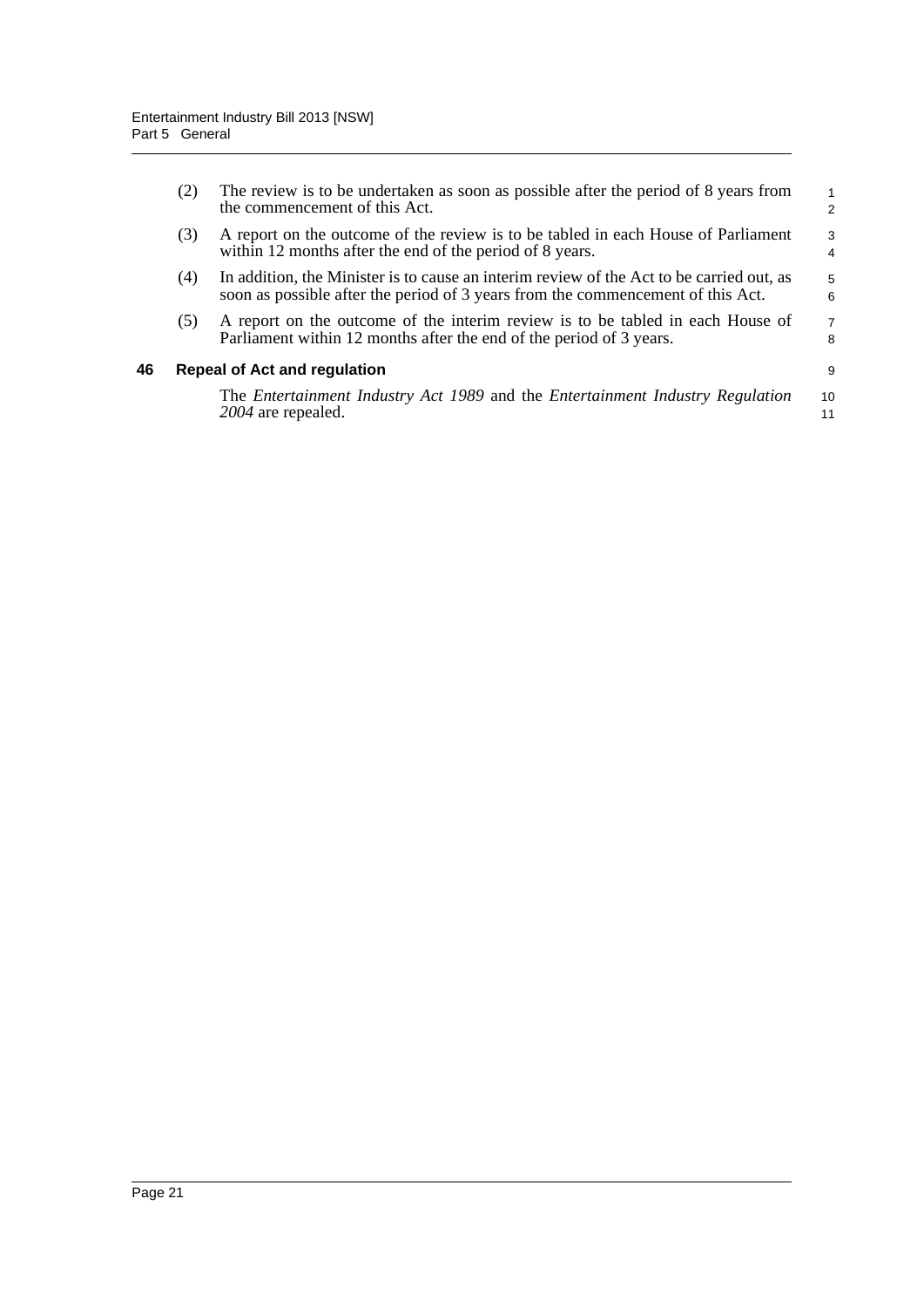<span id="page-29-0"></span>

|              | <b>Schedule 1</b> |                   | <b>Code of conduct</b>                                                                                                                                                                                                                                                                                                                        | 1                             |
|--------------|-------------------|-------------------|-----------------------------------------------------------------------------------------------------------------------------------------------------------------------------------------------------------------------------------------------------------------------------------------------------------------------------------------------|-------------------------------|
| 1            |                   | <b>Objectives</b> |                                                                                                                                                                                                                                                                                                                                               | $\overline{\mathbf{c}}$       |
|              |                   |                   | The objectives of this code of conduct are:                                                                                                                                                                                                                                                                                                   | 3                             |
|              |                   | (a)               | to set out the principles, values and behaviour expected of performer<br>representatives, and                                                                                                                                                                                                                                                 | $\overline{\mathcal{A}}$<br>5 |
|              |                   | (b)               | to promote and encourage a high standard of ethical practice by performer<br>representatives and their employees in their dealings with performers,<br>entertainment industry hirers and other performer representatives, and                                                                                                                 | 6<br>$\overline{7}$<br>8      |
|              |                   | (c)               | to promote efficient and transparent transactions within the entertainment<br>industry, and                                                                                                                                                                                                                                                   | 9<br>10                       |
|              |                   | (d)               | to ensure that performer representatives act honestly, fairly and professionally<br>in the best interests of their clients.                                                                                                                                                                                                                   | 11<br>12                      |
| $\mathbf{2}$ |                   |                   | <b>Conduct of performer representatives</b>                                                                                                                                                                                                                                                                                                   | 13                            |
|              | (1)               |                   | A performer representative must carry out the functions of a performer representative<br>with the degree of care, diligence and honesty that a reasonable person would<br>exercise as a performer representative carrying out the same functions in the same<br>circumstances.                                                                | 14<br>15<br>16<br>17          |
|              | (2)               |                   | A performer representative must not act or purport to act on behalf of a performer<br>without the authority of the performer.                                                                                                                                                                                                                 | 18<br>19                      |
|              | (3)               |                   | A performer representative must, in representing a performer, act in accordance with<br>the instructions of the performer unless doing so would be a breach of any law or this<br>code of conduct.                                                                                                                                            | 20<br>21<br>22                |
|              | (4)               |                   | A performer representative must not enter into an agreement to represent a performer<br>if the representative is aware of any conflict of interest, or apparent conflict of<br>interest, between the interests of the representative and the performer, unless the<br>performer representative has:                                           | 23<br>24<br>25<br>26          |
|              |                   | (a)               | notified the performer of that fact, and                                                                                                                                                                                                                                                                                                      | 27                            |
|              |                   | (b)               | disclosed the full nature and extent of the conflict of interest.                                                                                                                                                                                                                                                                             | 28                            |
|              | (5)               |                   | As soon as practicable after a performer representative becomes aware of any<br>conflict of interest, or apparent conflict of interest, that has arisen between the<br>interests of the representative and a performer represented by the representative, the<br>representative:                                                              | 29<br>30<br>31<br>32          |
|              |                   |                   | (a) must notify the performer of that fact, and disclose the full nature and extent<br>of the conflict of interest, and                                                                                                                                                                                                                       | 33<br>34                      |
|              |                   | (b)               | must not continue to represent the performer unless the performer consents to<br>continued representation by the representative.                                                                                                                                                                                                              | 35<br>36                      |
|              | (6)               |                   | A performer representative must not refer a performer to any other performer<br>representative or service provider if the representative making the referral receives<br>any financial benefit or reward from the referral unless the representative first<br>discloses to the performer the full nature and extent of the reward or benefit. | 37<br>38<br>39<br>40          |
|              | (7)               |                   | A performer representative must not, at any time, use or disclose any confidential<br>information obtained while acting for or on behalf of a performer unless:                                                                                                                                                                               | 41<br>42                      |
|              |                   | (a)               | the client authorises the disclosure, or                                                                                                                                                                                                                                                                                                      | 43                            |
|              |                   | (b)               | the representative is required or compelled by law to disclose the information.                                                                                                                                                                                                                                                               | 44                            |
|              |                   |                   |                                                                                                                                                                                                                                                                                                                                               |                               |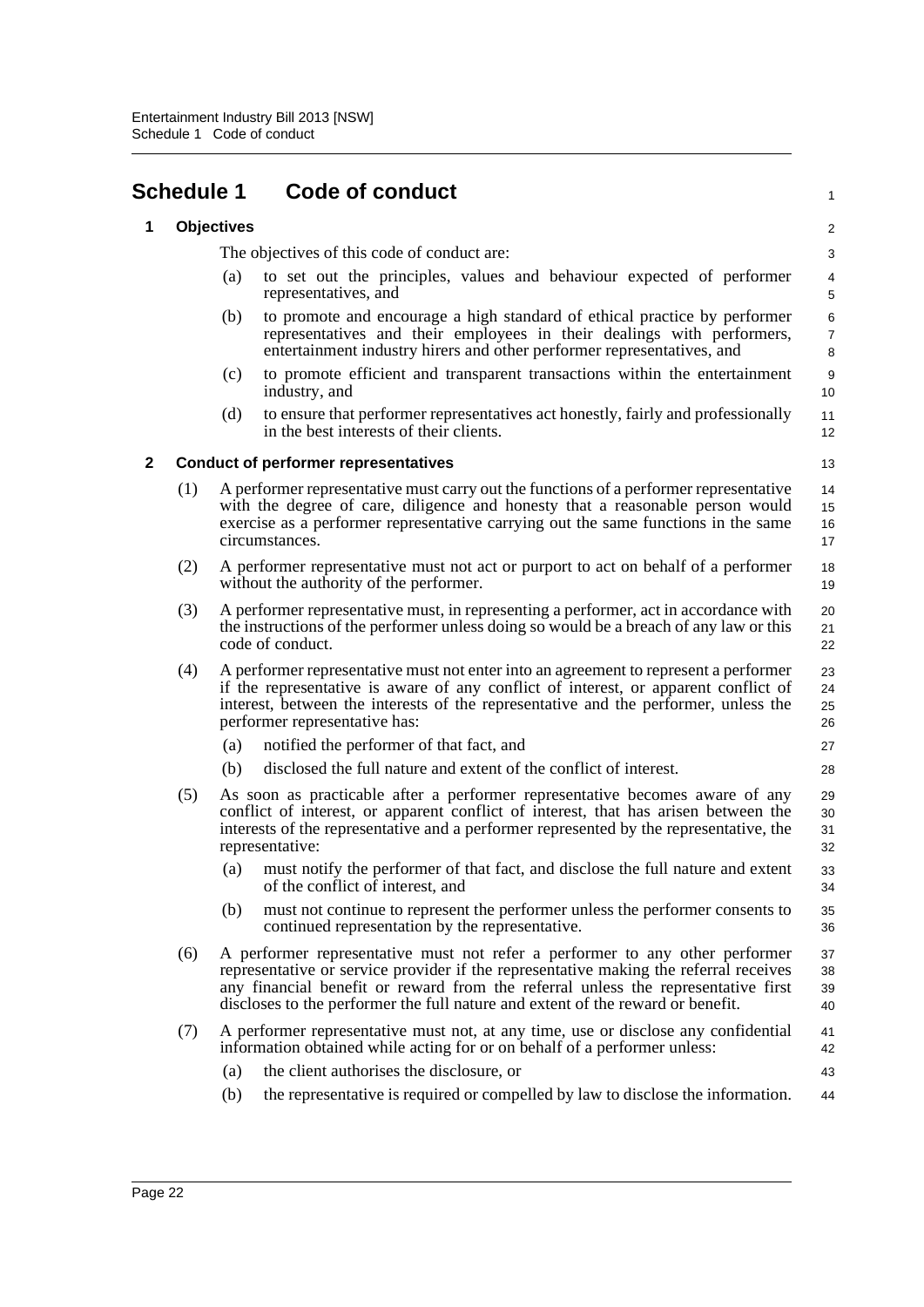|   | (8) | A performer representative must use the representative's best endeavours to ensure<br>that employees of the representative:                                                                                                                                                | $\mathbf{1}$<br>$\overline{2}$ |
|---|-----|----------------------------------------------------------------------------------------------------------------------------------------------------------------------------------------------------------------------------------------------------------------------------|--------------------------------|
|   |     | comply with this Act and the regulations, and<br>(a)                                                                                                                                                                                                                       | 3                              |
|   |     | (b)<br>this code.                                                                                                                                                                                                                                                          | 4                              |
|   | (9) | A performer representative must not knowingly or recklessly make a false or<br>misleading representation about the obligations, rights or responsibilities of any<br>person under this Act or the regulations.                                                             | 5<br>$\,6\,$<br>$\overline{7}$ |
| 3 |     | Other legal obligations of performer representatives                                                                                                                                                                                                                       | 8                              |
|   |     | This Act and the regulations impose additional obligations on performer<br>representatives, including:                                                                                                                                                                     | 9<br>10                        |
|   |     | the keeping of records of money received on behalf of performers (see<br>(a)<br>section 7), and                                                                                                                                                                            | 11<br>12                       |
|   |     | complying with requests for information from performers (see section 14), and<br>(b)                                                                                                                                                                                       | 13                             |
|   |     | providing performers with certain information relating to the Act, the<br>(c)<br>regulations and the entertainment industry generally (see section 13), and                                                                                                                | 14<br>15                       |
|   |     | if a performer representative proposes to enter into an entertainment industry<br>(d)<br>agreement with a child, providing the parents of the child with the information,<br>if any, required by the regulations relating to the employment of minors (see<br>section 13). | 16<br>17<br>18<br>19           |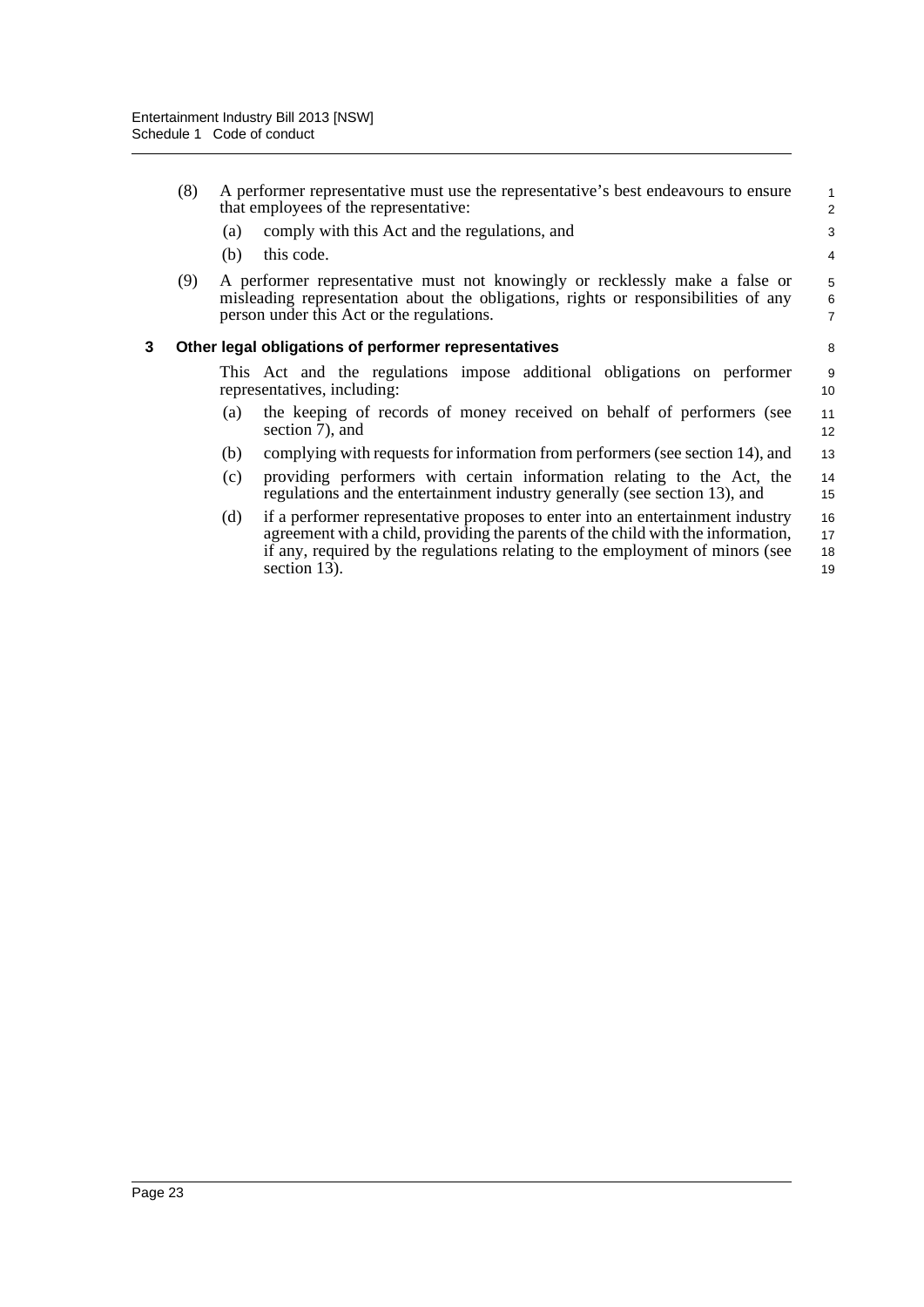## <span id="page-31-0"></span>**Schedule 2 Savings, transitional and other provisions**

## **Part 1 General**

#### **1 Regulations**

(1) The regulations may contain provisions of a savings or transitional nature consequent on the enactment of this Act or any Act that amends this Act.

1

2

17

22

36 37

- (2) Any such provision may, if the regulations so provide, take effect from the date of assent to the Act concerned or a later date.
- (3) To the extent to which any such provision takes effect from a date that is earlier than the date of its publication on the NSW legislation website, the provision does not operate so as:
	- (a) to affect, in a manner prejudicial to any person (other than the State or an authority of the State), the rights of that person existing before the date of its publication, or
	- (b) to impose liabilities on any person (other than the State or an authority of the State) in respect of anything done or omitted to be done before the date of its publication.

## **Part 2 Provisions consequent on enactment of this Act**

#### **2 Definitions**

In this Part:

*1989 Act* means the *Entertainment Industry Act 1989*, as in force immediately before its repeal by this Act.

#### **3 Refund of bonds**

- (1) A person who was required, under section 40 of the 1989 Act, to lodge with the Secretary a bond to cover the payment of money owed (by way of fees and other remuneration) to performers is, on the repeal of that Act, entitled to be refunded any money secured by a bond lodged under that section and which is standing to the credit of the person. 23 24 25 26 27
- (2) Any such refund is to be paid only if the Secretary is satisfied that all liabilities of the person under the 1989 Act (including any amount owing to a performer under an award, industrial agreement or entertainment industry contract) have been discharged or adequately provided for. 28 29 30 31
- (3) If an application for a refund is made by a person other than the person who was required to pay a bond under section 40 of the 1989 Act, or by 2 or more such persons, the Secretary may determine whether the person or which of the persons is entitled to receive the refund. 32 33 34 35
- (4) If a determination is made by the Secretary under subclause (3), the refund is to be paid to the person so determined.

#### **4 Refund of licence fees**

- (1) A person who, immediately before the repeal of the 1989 Act, was the holder of a licence (within the meaning of the 1989 Act) is entitled to a refund of a portion of any licence fee paid during the 12 months immediately before that repeal.
- (2) The portion of the licence fee that is to be refunded is that part of the licence fee that bears the same proportion to the licence fee as the part of the year for which the 42 43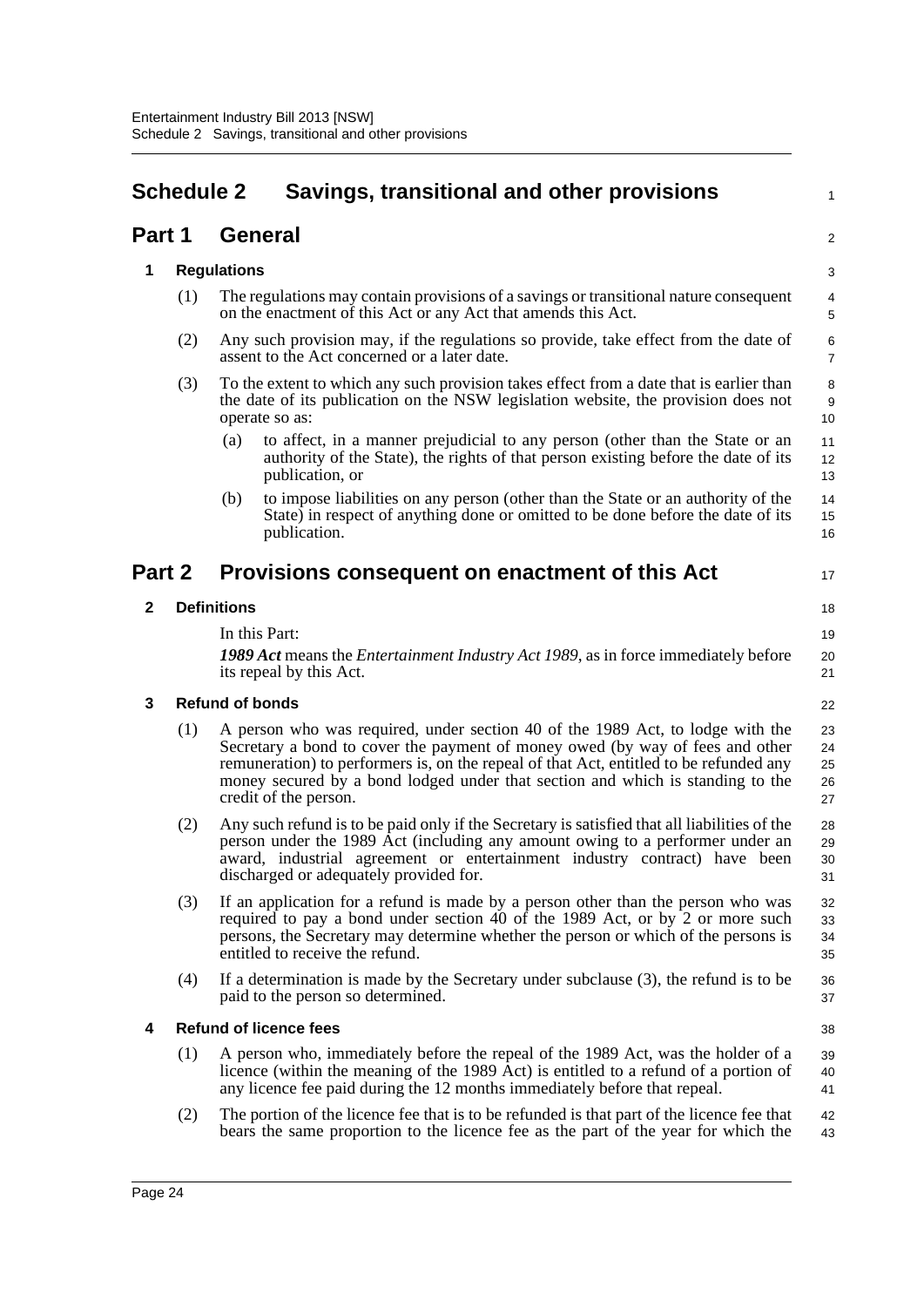licence fee was paid that was remaining on the repeal of the 1989 Act bears to the whole of the year for which the licence fee was paid.

20 21 22

31

- (3) If an application for a refund is made by a person other than the person who paid the licence fee, or by 2 or more such persons, the Secretary may determine whether the person or which of the persons is entitled to receive the refund.
- (4) If a determination is made by the Secretary under subclause (3), the refund is to be paid to the person so determined.
- (5) In this clause, *licence fee* means a fee required to accompany an application for a licence under section 19 of the 1989 Act or an application for the continuation of a licence under section 28 of that Act.

#### **5 Existing entertainment industry contracts**

- (1) Section 38 of the 1989 Act and clause 4 of the *Entertainment Industry Regulation 2004*, as in force immediately before the repeal of that Act, continue to apply in respect of an existing entertainment industry contract that was in force immediately before that repeal. 12 13 14 15
- (2) Section 10 of this Act does not apply in respect of an existing entertainment industry contract. 16 17
- (3) An existing entertainment industry contract ceases to be an existing entertainment industry contract on the earlier of: 18 19
	- (a) the end of the term of that contract (not including any period of renewal or extension provided for in that contract), or
	- (b) the day that is 12 months after the date on which this Act commences.
- (4) The regulations may require a performer representative to provide each performer with whom the representative had an existing entertainment industry contract immediately before the repeal of the 1989 Act with the information or documents prescribed by the regulations relating to this Act, the regulations under this Act, the repeal of the 1989 Act or the entertainment industry generally. 23 24 25 26 27
- (5) In this clause: *existing entertainment industry contract* means an entertainment industry contract (within the meaning of the 1989 Act) entered into before the repeal of that Act. 28 29 30

#### **6 Existing records**

- (1) A reference in this Act to a record that is required to be kept under this Act or the regulations includes a reference to a record that was required to be kept under the 1989 Act or the regulations under that Act. 32 33 34
- (2) Clauses 5A and 5B of the *Entertainment Industry Regulation 2004*, as in force immediately before the commencement of this Act, continue to apply in respect of any such records. 35 36 37